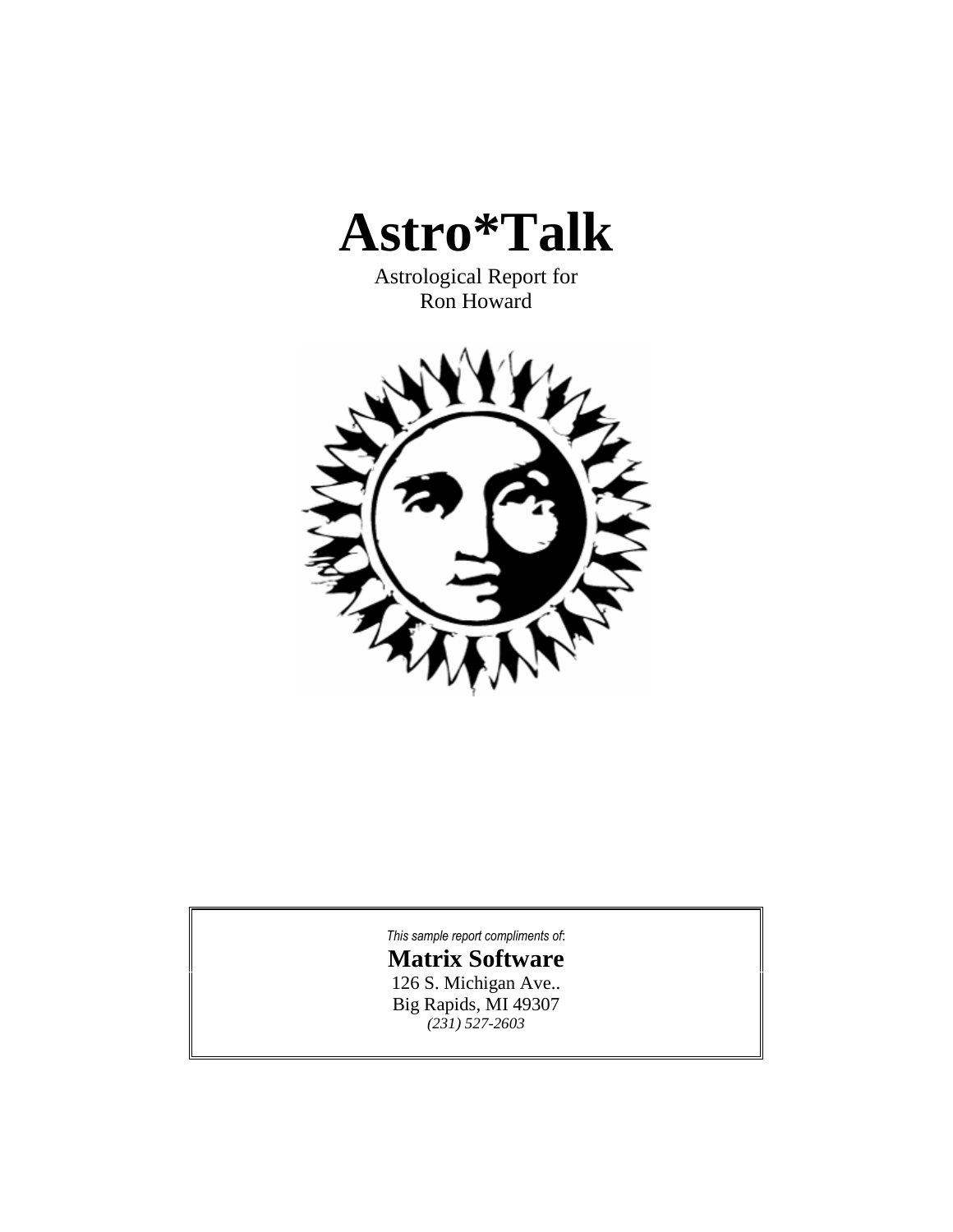# **Introduction**

Astrology is as old as measured time. Although there are many different approaches to astrology, all astrologers appear united in the idea that there is a connection between the heavens and the Earth -- they share one common space. For centuries there has been a misunderstanding concerning the nature of astrology to the effect that the heavens somehow "influence" events here on Earth. This theory of celestial influence has penetrated into the modern world until today it is the main concept or idea of astrology supported by the public -- the lay astrological audience.Professional astrologers do not hold with theories of celestial influence. Instead, the modern astrologer conceives of the heavens and Earth as united, interpenetrating, and sharing a common space and time. The great cosmic or celestial events happening around and beyond the Earth (eclipses, lineups, and so on) are not seen as CAUSING events to occur on Earth, but as great signatures of events ALSO happening here on Earth. In other words, there is no "cause" in the heavens followed by an "effect" here on Earth. Instead, both planetary and earthly events happen simultaneously and are mutually reflective. Neither is the cause of the other; both are the product of the moment, one acted out in the heavens above, the other here on the Earth below.While astrologers don't feel that heavenly events are the cause of events here on Earth, they do feel that specific heavenly events are enacted here on the Earth too -- at the same moment. In other words, there is only one grand "play." The great drama enacted in the sky is also acted out (in exact detail) here on Earth in the same instant. Another way to say this is that the Earth is part of the cosmos and shares in that cosmic moment. Scientists have been discovering (for example) that sunspots, solar flares, and solar activity have a very definite (and almost immediate) effect here on Earth. Astrologers tend to feel that all major cosmic events such as eclipses are interactive; they represent an activity also taking place within us and our consciousness.In summary, astrology is a study of heavenly cycles and cosmic events as they are reflected in our earthly environment and vice- versa -- a vast cosmic clock. Astrologers find the cosmic patterns revealed in the rhythmic motions of the planets a great help in shedding light on the seeming helter-skelter of everyday life.Astrologers may have their heads in the heavens, but only to better guide their feet here on Earth.We hope you enjoy your Astro\*Talk profile. It has been calculated using sophisticated astronomical formulae to ensure high accuracy. On the next page you will find a list of the zodiac positions of your natal planets along with the house cusps for your birth moment.

# **Your Rising Sign**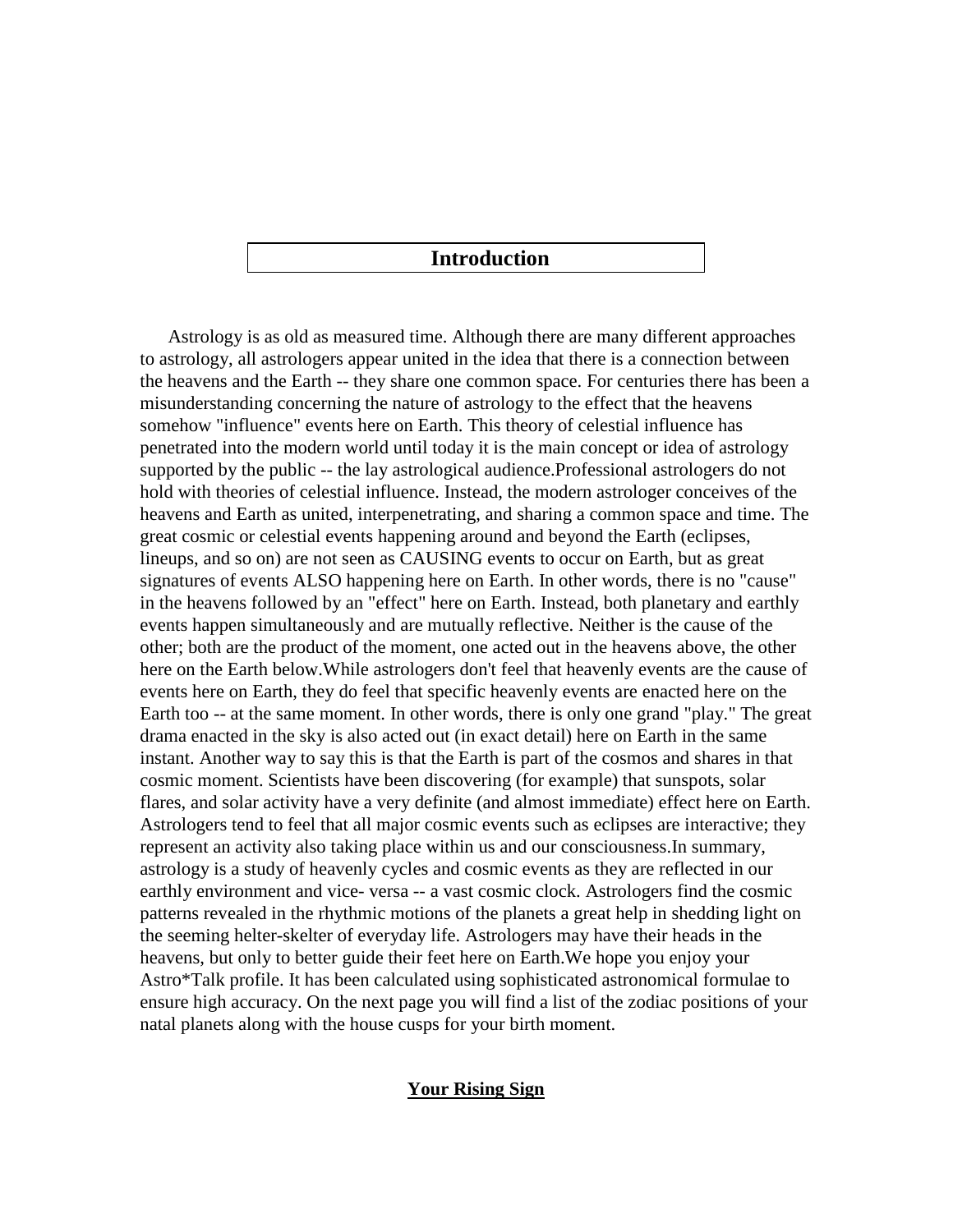First let's take a quick look at your ascendant, or rising sign. Astrologers want to know what zodiac sign is rising at birth, since this gives a picture of the way you appear or come across to others.

You are bold and impulsive, tending to act first and ask questions later. You come on strong, and others may experience you as somewhat self-centered and possibly arrogant. You appear to be single-minded and daring -- a leader.

*Aries Rising*

## **Your Chart Data**

Ron Howard Mar 01, 1954 09:03:00 AM CST +06:00 Duncan, OK 097W57'27" 34N30'08" House System: Placidus

| <b>Planet</b> | <b>Sign</b>   | <b>Position</b>       | <b>House</b>     | <b>House</b> |
|---------------|---------------|-----------------------|------------------|--------------|
| Sun           | Pisces        | $10^{\circ}$ Pi30'    | 11 <sup>th</sup> | 01 25°Ar22'  |
| Moon          | Capricorn     | 23°Cp41'              | 10 <sub>th</sub> | 02 28°Ta29'  |
| Mercury       | <b>Pisces</b> | 10°Pi03' R            | 11th             | 03 23°Ge01'  |
| Venus         | Pisces        | 17°Pi56'              | 12th             | 04 15°Ca22'  |
| <b>Mars</b>   | Sagittarius   | $10^{\circ}$ Sg44'    | 08th             | 05 09°Le59'  |
| Jupiter       | Gemini        | $17^{\circ}$ Ge $01'$ | 02nd             | 06 12°Vi01'  |
| Saturn        | Scorpio       | 09°Sc13'              | 07 <sub>th</sub> | 07 25°Li22'  |
| <b>Uranus</b> | Cancer        | $19^{\circ}$ Ca $18'$ | 04th             | 08 28°Sc29'  |
| Neptune       | Libra         | $25^{\circ}$ Li46'    | 07 <sub>th</sub> | 09 23°Sg01'  |
| Pluto         | Leo           | $23^{\circ}$ Le $24'$ | 05 <sub>th</sub> | 10 15°Cp22'  |
| Midheaven     | Capricorn     | $15^{\circ}$ Cp22'    |                  | 11 10°Aq00'  |
| Ascendant     | Aries         | $25^{\circ}Ar22'$     |                  | 12 12°Pi01'  |

Copyright 2003 Matrix Software, Inc.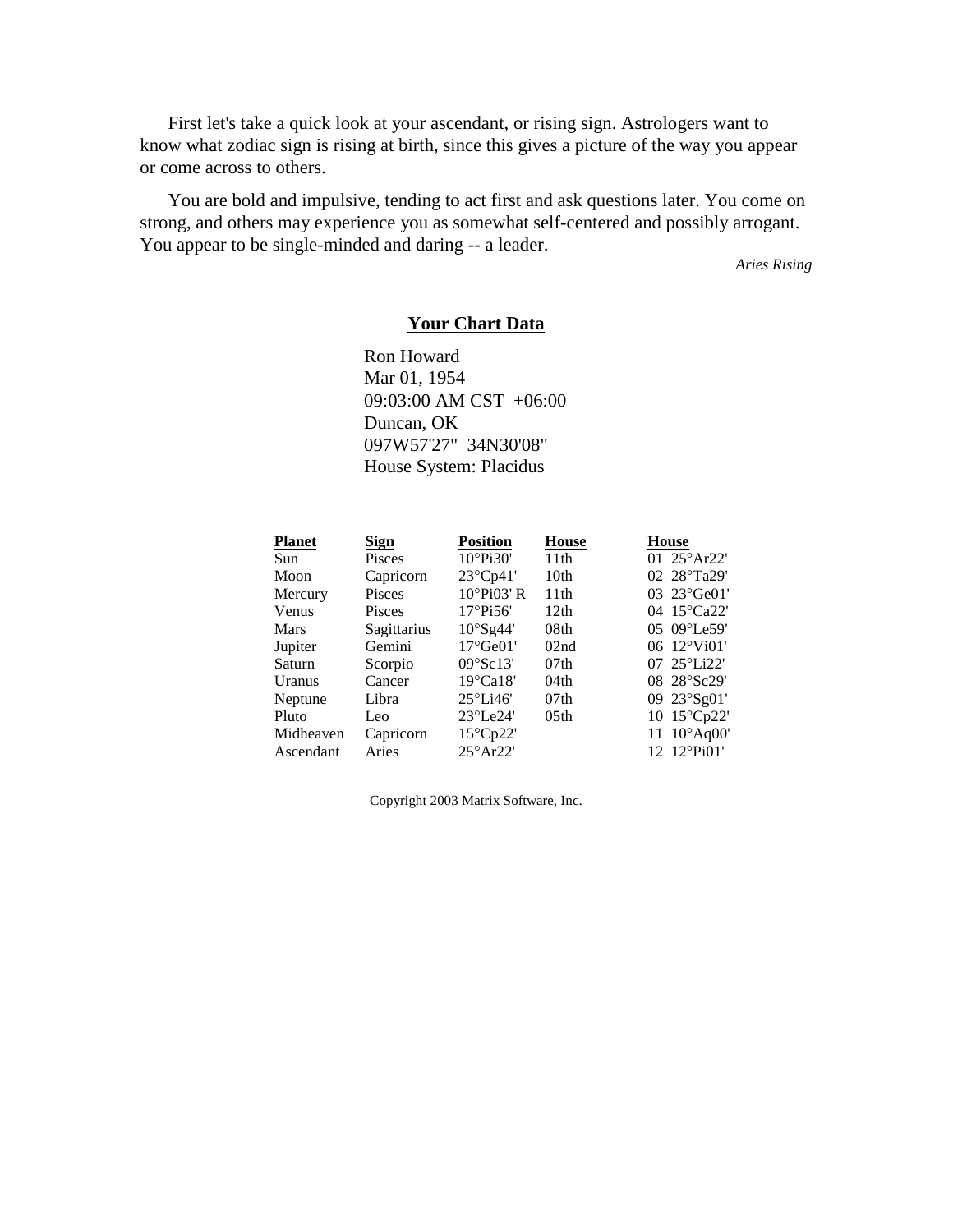# **Planet Aspects**

## **The Lights: The Sun and Moon**

At the time of our birth, the planets (through their configurations and relationships) tell us something about how things were when we were born. Each planet points to special qualities within us. Yet, of all the planets, the two most important planets to astrologers are the "lights," the Sun and the Moon. From where we stand here on Earth, the great shining Sun by day and the reflecting Moon at night are our constant companions. They have much to tell us as to where we have been and where we are headed.

# **The Sun: Your Self and Future**

From the Sun comes light, that which draws us into life.The Sun represents all the changes we have not yet taken, that part of us that we have not yet experienced but are headed toward. The Sun represents our identity, or self, in that it is toward these that we are moving and developing. Thus, it also represents that which we will become: older people, authorities -- those we look toward, or up to. Our essence, or future. Teachers, gurus, and older (more experienced) people are represented by the Sun. The Sun is "hot stuff," those further up the road of life experience.

You are long-suffering and able to take a lot for the sake of your beliefs and ideals. In this sense, you are very future-oriented. You are intuitive and at home with the psyche and psychological. A sense of the mystic too. You are able to carry ideas and dreams into reality, to make the spirit matter.

#### *Sun in Pisces*

You communicate with consummate skill, and it is stimulating just being with you. Your high degree of mental concentration makes you an excellent student, able to excel in speaking, writing, and all types of communication skills. Your ambitions go hand-in hand with communication and using the mind, and the two should never be far apart. *Sun Conjunction Mercury*

You have a basic self-esteem that is plain to all who meet you. Your sense of discrimination and innate good taste means that you know good items from bad and are a connoisseur of all that is fine and beautiful. A love of authority figures (men in particular), plus an appreciation for authority and your elders in general, makes you welcome at any social scene.

#### *Sun Conjunction Venus*

You push hard, but much energy is wasted because you tend to lack direction and planning. You often work against the way things are: authorities or the status quo. It may be difficult for you to coordinate your ambitions with your actual actions and feelings. You tend to hobble yourself emotionally. Your drive and passions put you at odds with authority figures time and again. This tendency towards clashes and emotional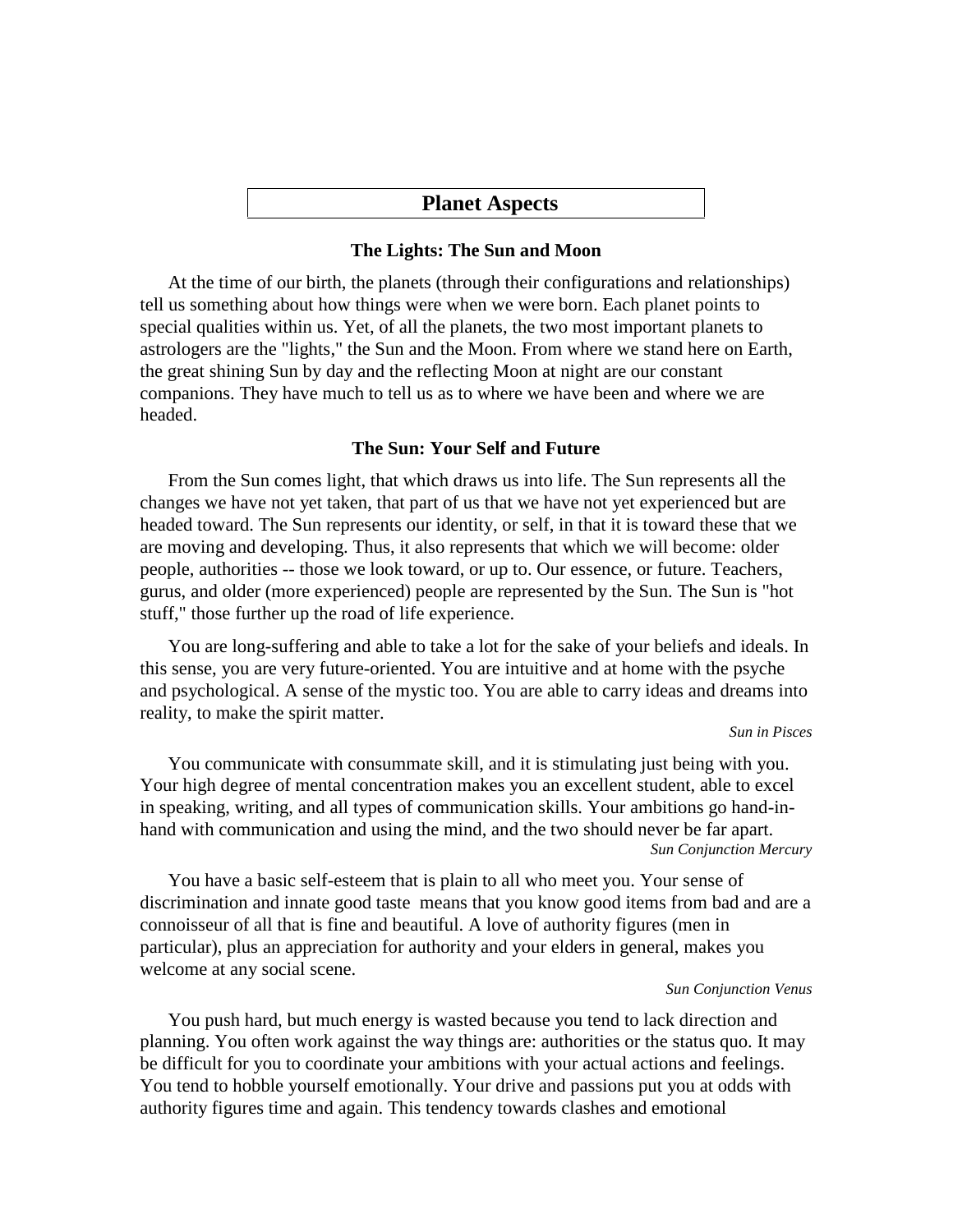confrontation does exist, and at these times you can be your own worst enemy. *Sun Square Mars*

You tend to be stubborn and unable to make solid career choices. You get carried away and go off in directions contrary to your actual needs. Your judgment in vocational matters is often off, sending you on a wild goose chase. In addition, there is possible difficulty with authorities and the law and/or differences with older people. To use an old adage, you can (at times) be your own worst enemy. The advice of a trusted friend regarding career is to be recommended.

#### *Sun Square Jupiter*

Responsibilities are easy for you, and you tend to pile on tasks, one after another. You work very hard, with a gritty resolve, and can accomplish much. It takes a lot to overload your willingness to take charge and help out. Organizational skills are good, and a career in one of the physical sciences is quite possible. You find it easy to work with those in authority or those who are more experienced than yourself.

## *Sun Trine Saturn*

You work well with those in authority who are independent and original. You could find yourself engaged in nonconformist causes, always ready to promote what is independent and innovative. You like radical approaches, and find yourself in support of whatever new-wave product or breakthrough advance is next in line. Communication, computers, electronics, and everything new-wave excites you and you excel here. You discover new ways of working with traditional materials.

#### *Sun Trine Uranus*

You seem to shine when it comes to practical matters or those involving work and career. You have an easy way with superiors or those in authority and can always manage to get the most out of any skill or ability you have. You like work and career.

*Sun Sextile Midheaven*

## **The Moon: The Support System**

Here is information about the kind of environment we create around us, our support system. It is not only the surroundings that we set up today, but the Moon also represents our past, the particular history and social background out of which we grew. Aside from our social background, the Moon governs all of the old habits that we have grown beyond. We tend to look down on, or back on, our Moon. It represents those experiences out of which we have come, all those younger souls who are unconscious, or "sub" conscious to our own level. This is why it is said that the Moon is a mystery planet, for it is both our parent and our child: our parent in that out of it we were born, our child in that we can't but respond to others who are now living as we once did.

Yours is the most practical of environments. You can manipulate every idea or situation and put it to good use. Emotions are seldom a priority, and you are always very practical and ambitious. Your career is central to everything you do. Farsighted and traditional, you enjoy success and the successful. You are, for the most part, unmoved by tears and feelings.

*Moon in Capricorn*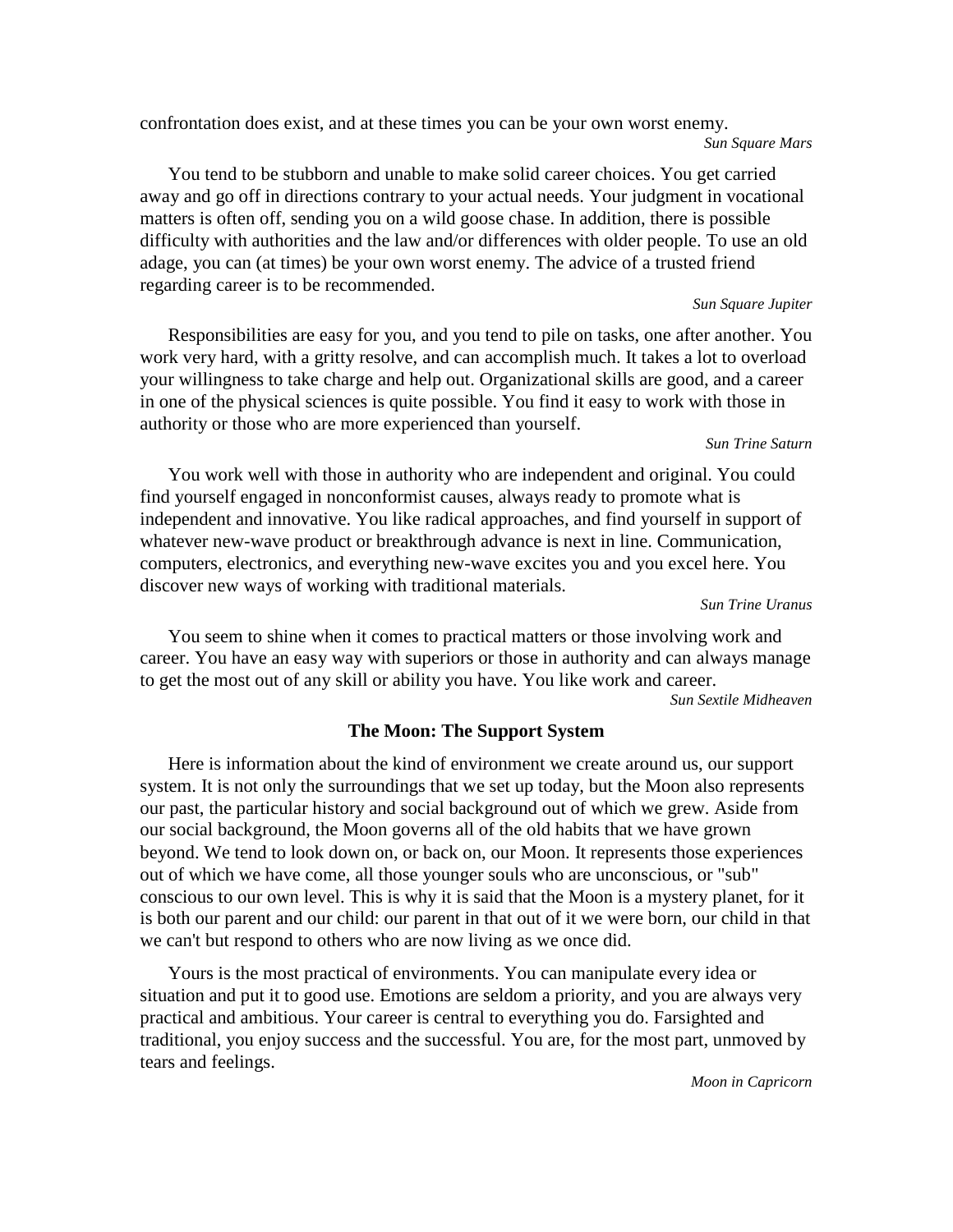You have a natural appreciation for the past, personal as well as world history -- all that is traditional. You find it easy to work with music, color, fabric, and the arts - whatever is beautiful and genial. You would make a superb decorator of homes and, in general, all kinds of environments. You enjoy moods and emotions (whatever is psychological), especially in a group setting. Younger people, the helpless, and the needy can always be found under your umbrella.

#### *Moon Sextile Venus*

You have little use for tradition, history, and the past, in general. Your autonomy and nonconformist attitude tends to ignore the feelings of others. You seem to enjoy confrontation, going out of your way to challenge whatever is traditional and customary. Don't be surprised if those around you won't always give you the support you feel you deserve.

## *Moon Opposition Uranus*

Your dreams and ideals tend to clash with your reality, the actual surroundings in which you find yourself. You may insist on perfection at the expense of your personal emotions and feelings. Others may see you as unrealistic or downright deceptive. Others may confront you and refuse to go along with your other-worldliness. You labor to find some compromise between dreams and your actual surroundings.

## *Moon Square Neptune*

Your close ties with home and family, plus your career interest, may cut into your social life and personal charm. Others may find you somewhat preoccupied and lacking in the social graces. You may feel some regret or tension from this situation.

#### *Moon Square Ascendant*

You are expert at manipulating the public and its many moods. Your practical sense for group psychology may find you in real demand as an organizer and producer of public events. You have real insight into feelings, moods -- what makes people work. *Moon Conjunction Midheaven*

## **The Inner Planets: Mercury and Venus**

The planets Mercury and Venus have more to do with our internal and personal life than with life outside us. These inner planets are located between the orbit of the Earth and the Sun. We can look to qualities that are inside us. Venus indicates how we appreciate and measure our experience, how we value life. Mercury tells us something about how our mind works, how we think and communicate -- our intrinsic brightness.

## **Mercury: The Mind and Communication**

Mercury is the light in our eyes, the ever-changing consciousness within us that moves from idea to idea. Thus Mercury has always represented thoughts, ideas, and the mental process in general. It governs not only ideas, but communications, too. Communications -- by phone, letter, spoken, or however -- are ruled by Mercury. Also thoughts, connections, phone wires, and everything that connects and conveys -- even conversations.

You are an intuitive rather than a rational thinker, and psychological thought (the psyche), mysticism and religion are natural. You love poetry and music, tending to feel or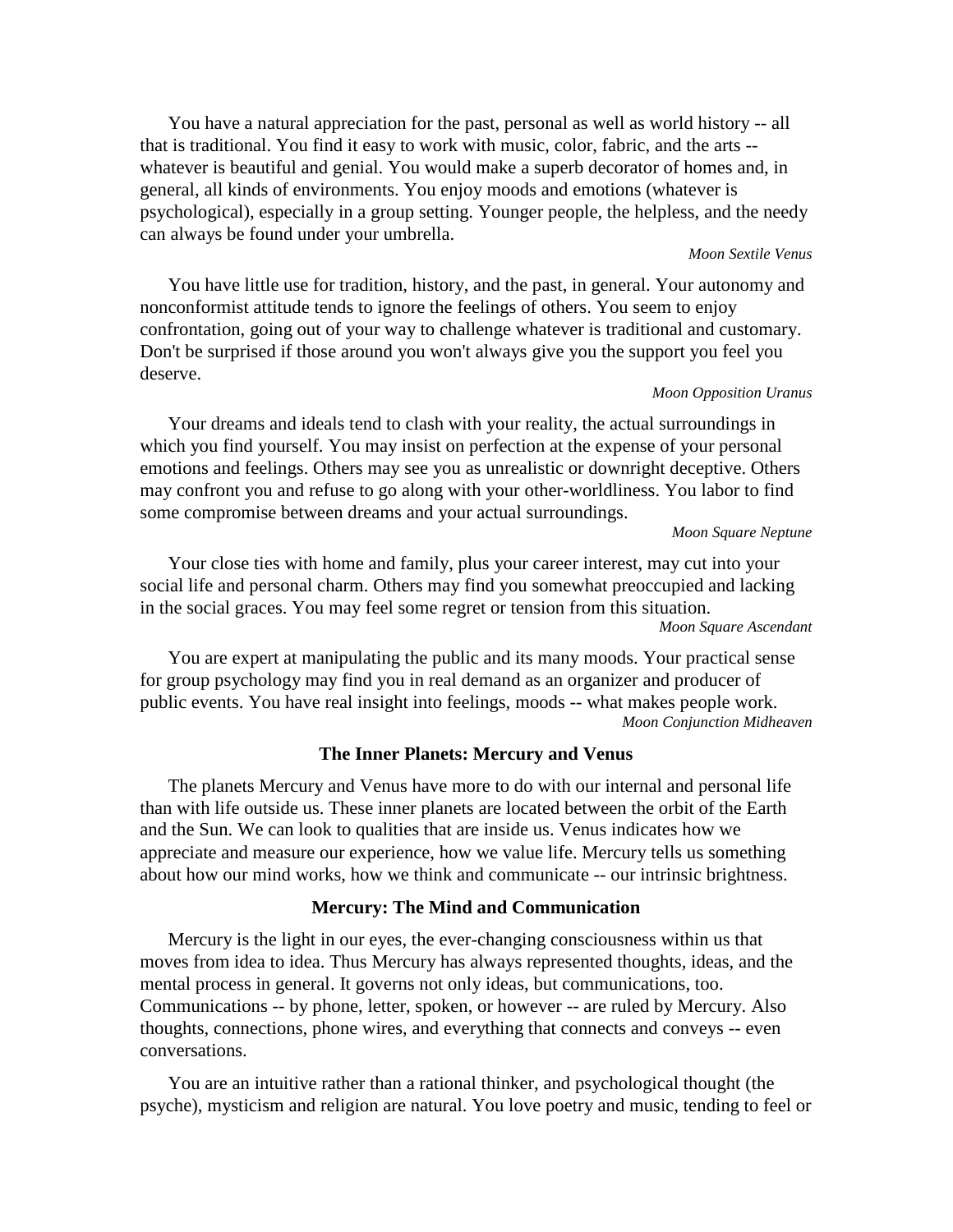sense with your mind the truth of a situation. You are very sympathetic and understanding and have kind thoughts. Compassionate.

#### *Mercury in Pisces*

You are very bright, and you may be very proud of your mind and all that it can do. You have a high degree of concentration that makes you an excellent student and able to excel in speaking, writing, and all types of communication skills.

### *Sun Conjunction Mercury*

You have a love affair going with the mind and you value all of its offspring: words, ideas, thoughts, and such. And you love to talk. In particular you appreciate good conversation, and you feel that stimulating mental adventures (either alone or with others) are among the most exciting experiences life offers. You have a built-in sense of discrimination when it comes to the intellect -- all mental activities.

### *Mercury Conjunction Venus*

You have a hair-trigger temper and it takes little to set it off. Your sharp-tongue is well-known and you use it before you have time to think, resulting in little mental and verbal explosions that you regret later. The sad part is that half the time you don't even mean what you may have said in anger. What is clear to those around you is that you communicate as much with your feelings as with words. People learn to look at what you do, rather than what you say.Your mind is very, very sharp. The less said the better. *Mercury Square Mars*

You don't spend a lot of time thinking out your problems, considering solutions, and the like. Your thoughts are most often elsewhere, and tend to be impractical much of the time. You can't seem to figure out the right course of action. This is most true when it comes to your career or vocation. Not a good counselor yourself, you are well advised to seek the advice of someone you trust when it comes to matters of your career.

#### *Mercury Square Jupiter*

You are a heavy-duty thinker and serious student, always ready to work an idea through, reducing it to what is essential. You enjoy mental effort and discipline, and work long and hard at whatever you put your mind to. You could present or teach religious and philosophical ideas, anything where substance and content are at issue.

*Mercury Trine Saturn*

# **Venus: Values and Discrimination**

Venus rules our values and sense of appreciation. When we appraise or appreciate something, whether that be another person or a new car, this is Venus -- the sense of love and compassion we may feel. By the same token, this planet rules enjoyment too. Whether it be self-appreciation or just plain old decadent self-enjoyment by having a good time, this is Venus. When we go shopping or are on a spending spree, it is Venus that allows us to appreciate and value all the good things of life.

You have deep commitments and appreciate sacrifice and duty on the part of others. At home in the world of the dreamer and mystic, you have great intuition. You are always willing to sublimate and take the back seat. Domestic at heart, you love family life.A true romantic. Musical, psychological, poetic, gentle.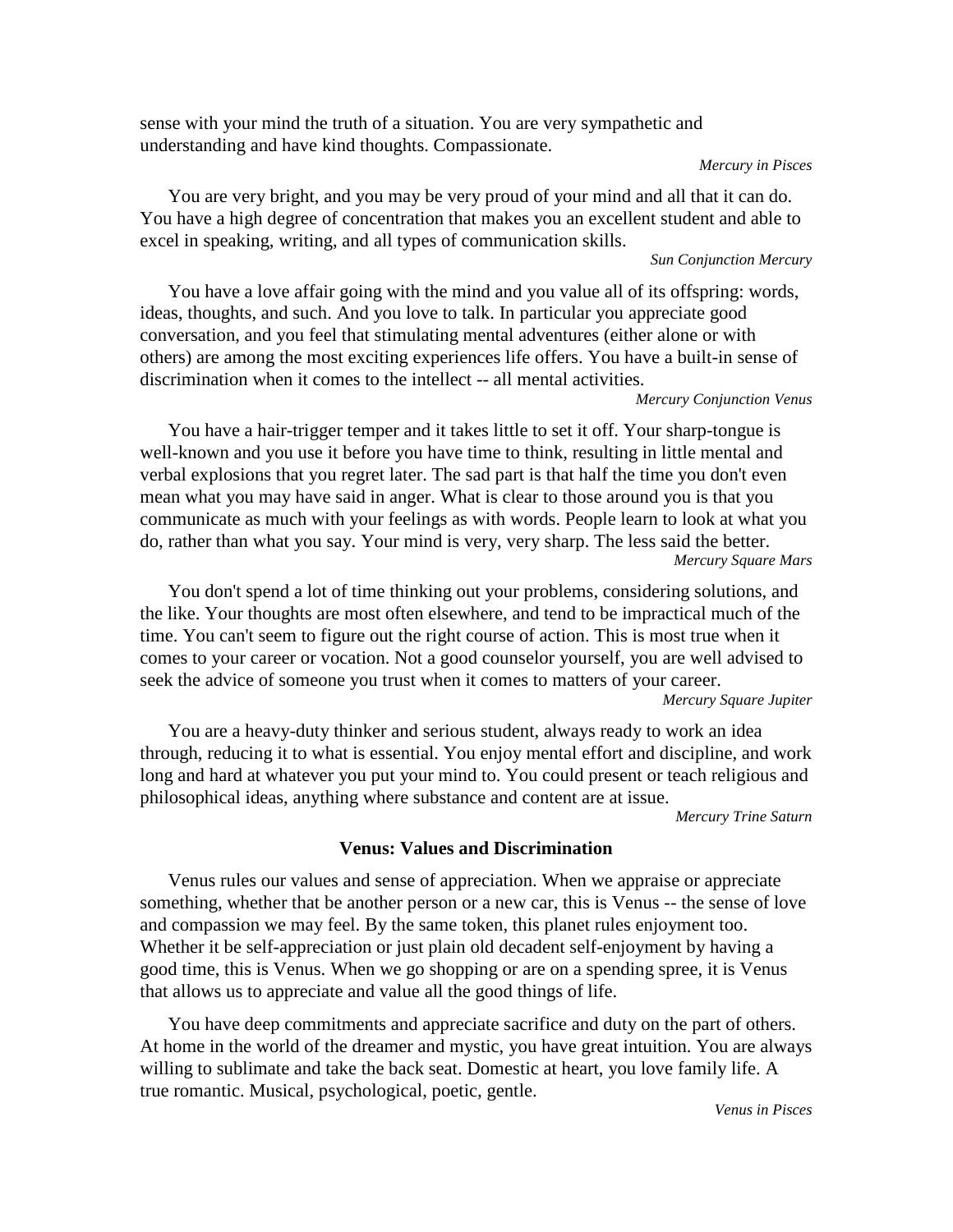You have excellent taste and could be expert in all matters of art and discrimination. You can always pick out the valuable and worthwhile. You value and appreciate all that is fine and beautiful. Perhaps an interest in older people or authority.

## *Sun Conjunction Venus*

A born charmer with an innate love and appreciation for other people, especially children. A sense of color, of music and all of the arts -- the beautiful and the comfortable. Always welcome in a group, you are a connoisseur of things bright and kind.

#### *Moon Sextile Venus*

You love words and ideas and sharing them through writing, speaking, and so on. You love to talk. You appreciate and value the intellect and all mental activities, have great taste and an eye for all that is fine. You are sharp when purchasing, a connoisseur. *Mercury Conjunction Venus*

What you don't love is the parade of emotions -- directness from others. What you do love and appreciate may not be as clear to you as what you do not love. You are troubled by all that gets too pushy, physical, and gushy. About this you are clear. Sports, ordeals of bravery, and all that is too physical is objectionable. Given the world as itis and your predisposition, a certain amount of emotional tension is unavoidable.

## *Venus Square Mars*

You don't like making career decisions, and you can get downright confused when it comes to making the right choice. You may not appreciate advice, and this makes the problem somewhat more complex. It could be important for you to get the counsel of a trusted friend, someone who can advise you as to the right choices. Whether you happen to like them or not, once you have determined the right route, you should take it. *Venus Square Jupiter*

Your ability to discriminate real breakthroughs and to spot new trends makes you able to work in areas at the very fringe of technology. You love all that is new and different and are expert at sharing your feelings with others. Electronics, computers, communications (in fact, everything electrical) are right up your alley. You value independence in partners, friends, and love. You are what is called a "free spirit". *Venus Trine Uranus*

Your love of job and practical skills makes you a fine manager and business person. You bring a great deal of love to your work.

*Venus Sextile Midheaven*

## **The External Planets: Mars, Jupiter, Saturn**

The major planets outside the Earth's orbit (external to us) are Mars, Jupiter, and Saturn. These are the planets of the outer world -- life as we find it outside ourselves. Mars tells us something about the drive and energy we have, Jupiter shows us how to best channel that energy, and Saturn decrees what sort of material or territory we will be passing through. Again: Saturn tells us about the territory we will be going through, Jupiter the way or path through it, and Mars what kind of push or drive we can count on to keep going.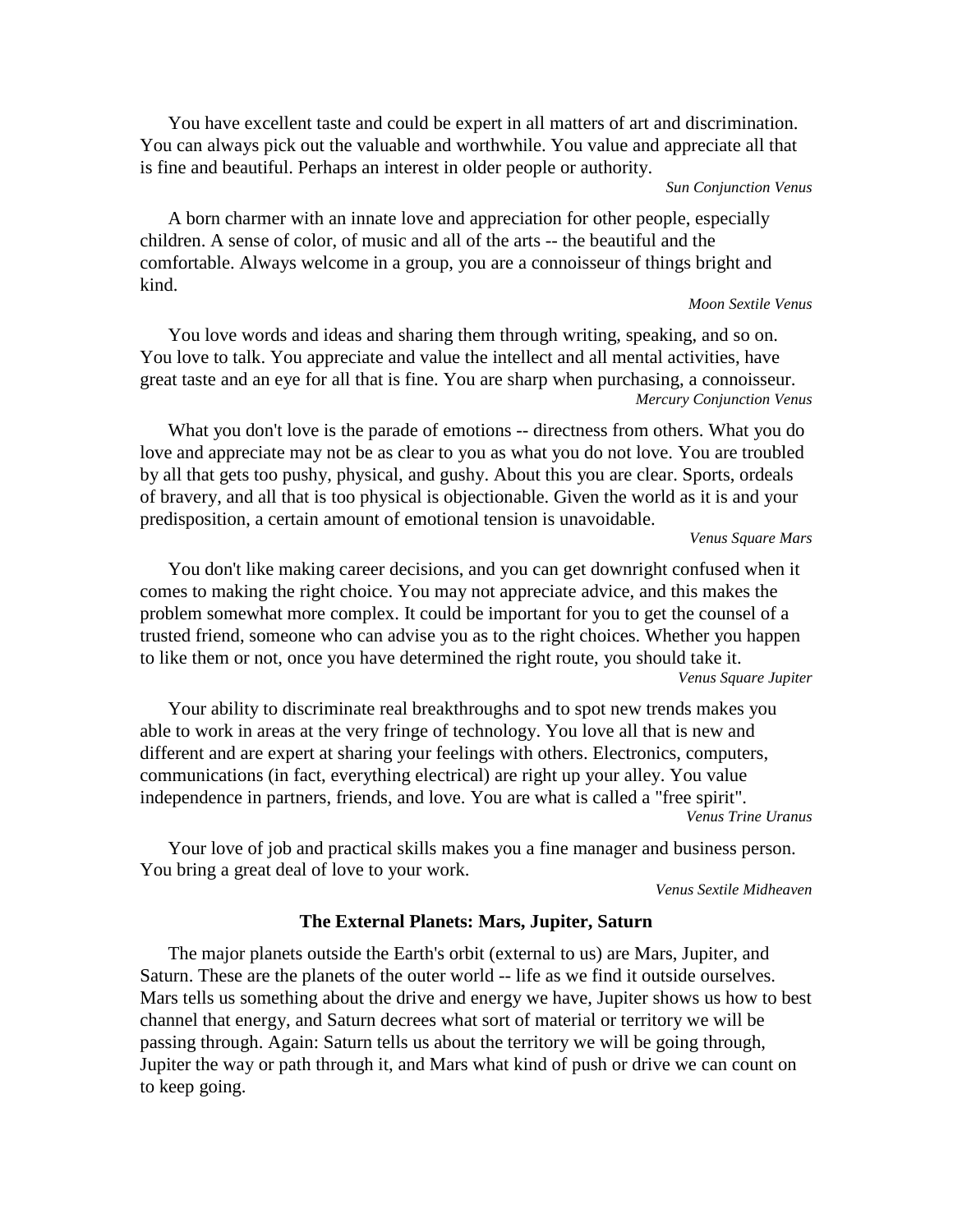## **Mars: Drive and Emotions**

Mars is the planet of emotion and inner motivation or drive. When we search for the meaning of something, life or whatever, it is Mars that urges us on, keeps us searching. Mars also drives us against things, too and sends us into war and combat. The urgency of Mars, the search for meaning, is identical to the need for union, yoga, and marriage. Mars is the planet of union, and marriage is the most common form of yoga. When we have questions about the opposite sex, we are looking at the planet Mars.

With direct drive, you always head straight to the heart of the matter. You are candid, even blunt or brusque in manner. No bells or whistles needed, for you like simple living and could be an outdoors person. You have an urge to be free, to be challenged and tested, and would rather travel far than be stuck in routine.

#### *Mars in Sagittarius*

Your drive to succeed is strong, but you often push yourself in a direction against your own best interests. Your ambitions may find you at odds with authority figures again and again. A tendency towards arguments and emotional drama exists.

*Sun Square Mars*

You are sharp-tongued. Arguments and debates are probably life-long companions. You communicate with your emotions and sheer drive as much as by words and thoughts. Your verbal and mental presence (by sheer insistence) is something to behold.

*Mercury Square Mars*

You may not like displays of emotion and pushy people, or at least find them challenging and thought-provoking. Your basic drive and ambitions may tend to ignore or brush off your more caring and loving qualities. Emotional tension.

#### *Venus Square Mars*

You don't lack drive, but you may lack good judgment at times. You could rush into things before thinking them through, and thus not have adequate planning and forethought. You may take a career in something unsuited to your real feelings and emotional demands. Your emotions could bring on problems in your job and affect your career. Arguments on these issues abound. It may take some careful footwork on your part to find a way of making a living that does not hamper your feelings.

*Mars Opposition Jupiter*

## **Jupiter: Career and Life Path**

Jupiter is the planet of success and simple survival, the way we have to solve the problems that confront us. Thus Jupiter has to do with the way in which we can be successful, our vocation. The Hindu word for Jupiter is Guru. Jupiter is the guru and guide, the way we go through life, our life path or vocation. Jupiter is the method each of us has for dealing with the laws of life, our Saturn, or limitations. Jupiter is the light or path. Jupiter provides us with our sense of direction, the path we are on, the way we handle life. It affects how we approach life's problems. It has always been an indicator of how successful we may be, our vocation.

A career in communications of one kind or another is indicated, for you are a kind of living link or channel. You love investigations, reporting, writing, speaking,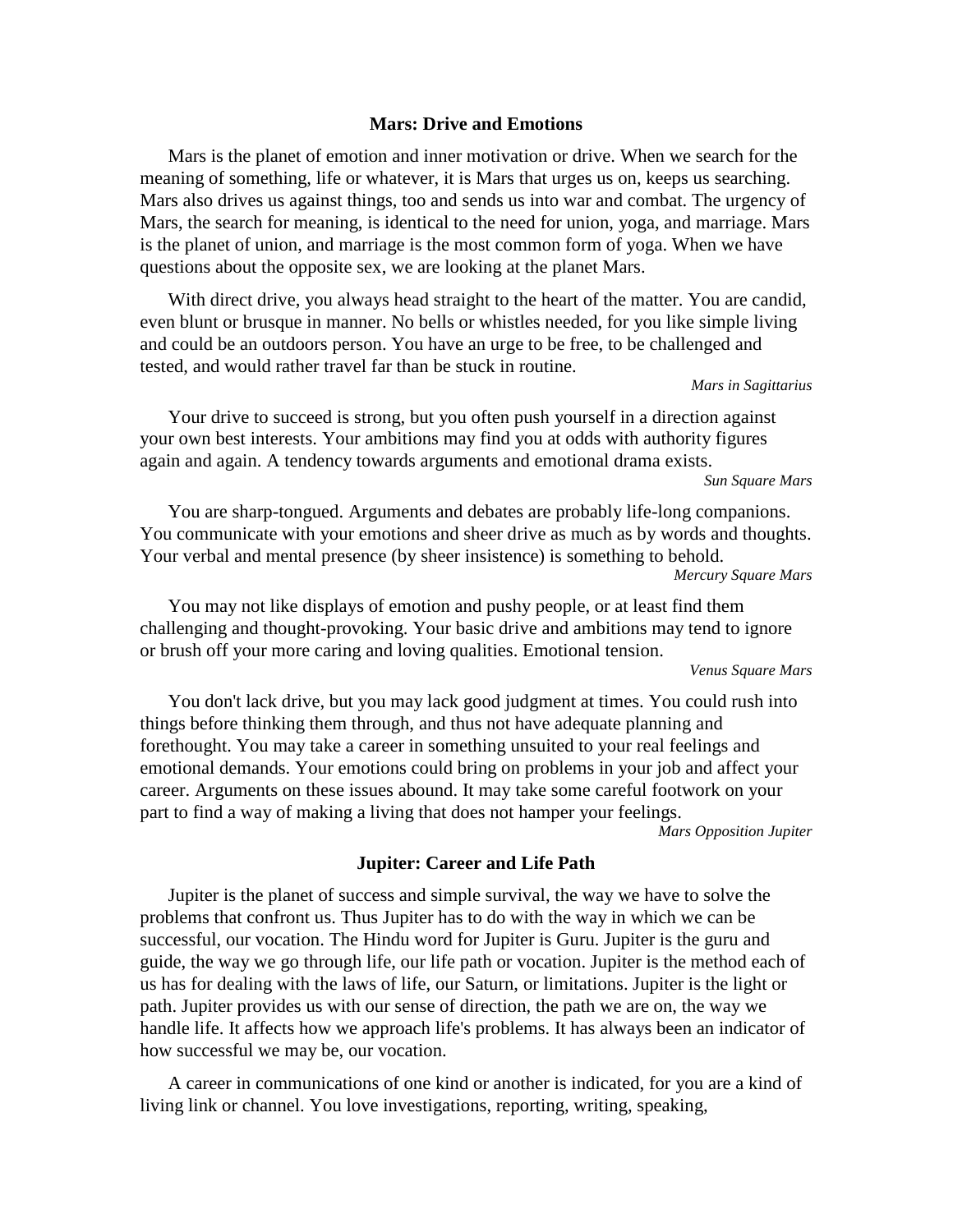broadcasting, advertising -- any and all networking. Forever curious, you love searching for answers and following leads.

## *Jupiter in Gemini*

You may tend to take paths at right angles to your real ambitions and self-interest. Trouble with authorities or older people can result. Your struggle to succeed is aided when you show self-control or discipline and find that middle road.

## *Sun Square Jupiter*

Your ideas and plans are not always the most practical or expedient. Fond of grand schemes, verbalization, and the like, these ideas don't often boil down to real solutions. Your main path may involve taking many of your ideas with a grain of salt.

#### *Mercury Square Jupiter*

You have a habit of ignoring what is best for you and taking roads that you know will lead nowhere, but might be fun to take. Career decisions may have to be made that don't cater to your particular likes, dislikes, and value system.

## *Venus Square Jupiter*

Your emotions and drive tend to make things difficult for you, particularly in career decisions. Vocational moves may stifle you and be at the expense of your emotional well being. There is a push/pull sort of thing.

*Mars Opposition Jupiter*

## **Saturn: Responsibilities**

The process of finding out who we are (self-discovery) starts when we come to grips with whatever problems life presents to us and begin to get a handle on them. In other words, if we have not dealt with Saturn, or time (that is, if we don't have some control of time), there is little opportunity for other questions. Saturn rules the laws and limitations of this material world we alllive in. Saturn indicates where we are bound to learn, the narrowness that makes our way felt, the walls that make homes possible. Saturn holds us together as much as apart. Saturn is said to be the great teacher, the planet that keeps us from getting carried away in one direction or another. Although it always seeks to limit and determine any thought, word, or action, it also defines and clarifies. Saturn is called the prince of the material world.

You have difficulty owning up to any selfishness, sexuality or mental undercurrents of any kind. You may attempt to deny your passions, but you need to accept instincts, attachments, and all things natural. Allow your desires to function unhindered. Take off the straight-jacket. Feel it.

#### *Saturn in Scorpio*

There is a real love of science and natural laws. You are a hard and tireless worker, with absolute determination and the ability to accomplish great projects with ease. You are fiercely loyal to your friends. Also, very integral... perhaps too sober.

*Sun Trine Saturn*

A real problem-solver, the more tedious the better. Able to reduce any subject matter to the bare bones. Heavy-duty thinker. Could be very serious or philosophical. Enjoy study and thought. Very methodical and practical in approach.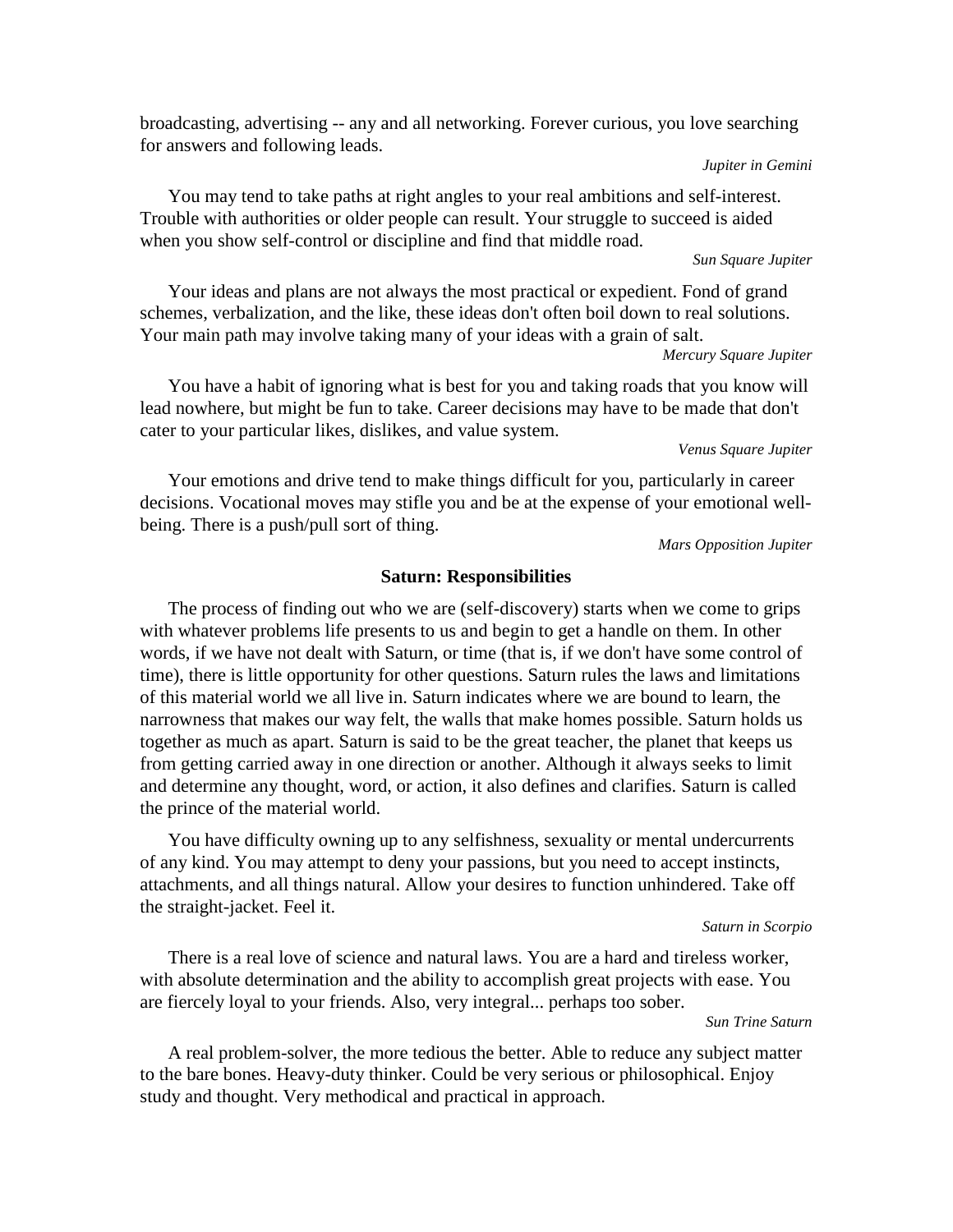## **The Outer Planets**

In the previous sections, we have dealt with planets that we can see with our naked eyes. In general, these planets refer to life as we know and live it and are the so-called historical or classic planets. Beyond these are three planets that are not visible in the sky and which have cycles longer than the average human life span. Since they are beyond Saturn or time, astrologers call them the trans-personal or transcendental planets -- the planets beyond the physical. One of the ways astrologers learn something about our life beyond time (eternal life) is through these three outer planets: Uranus, Neptune, and Pluto. Here we find information on how we discover ourselves (Uranus), how we understand and accept these discoveries (Neptune), and, in time, how we depend and identify with them (Pluto).

#### **Uranus: Break-Thrus & Insights**

Our responsibilities can tend to weigh us down, and we each have our particular ways of getting around (or breaking through) the mass of obstructions that tends to congeal around us. The planet that has to do with how we get beyond the difficulties and problems life presents us is Uranus. Here is the way insights come to us, how we discover or come to know and understand ourselves. It has to do with finding new uses for old things, and it rules inventions and sudden insights into our life -- everything that is unusual, eccentric, and out of the ordinary. It is the reverse of the status quo and is always unconventional and heretical. Uranus is, in many ways, the opposite, or undoing of Saturn.

You are very innovative in your approach to home, family, and the domestic scene and can really see how to get into traditional values. You have natural insight into sensations, feelings, and just living life. You like to relax by gardening, cooking, and being with family. You get off on the humdrum.

## *Uranus in Cancer*

Breakthrough flashes of insight with tremendous originality and independence are typical. A natural sense of invention and a love of all things electrical and of communication in general. A born traveler, not afraid to be alone. You go your own way. *Sun Trine Uranus*

Your independence and general unconventionality may sometimes be offensive to others. You like to go against the grain, break free, and relish the unusual and different. You may rebel against tradition, the past, history, and the like.

#### *Moon Opposition Uranus*

A love of the new and unusual. Able to grasp and appreciate new trends and concepts at the very forefront of technology. A very free spirit when it comes to friends, lovers, and tastes. In love with what's original. Breaking through.

## *Venus Trine Uranus*

The rebel in you likes to ignore your dreams and ideals and just let come what may. You relish your freedom and independence and pursue it even at the expense of what you know you really want. You can take delight in ruining your own deep-rooted dreams. The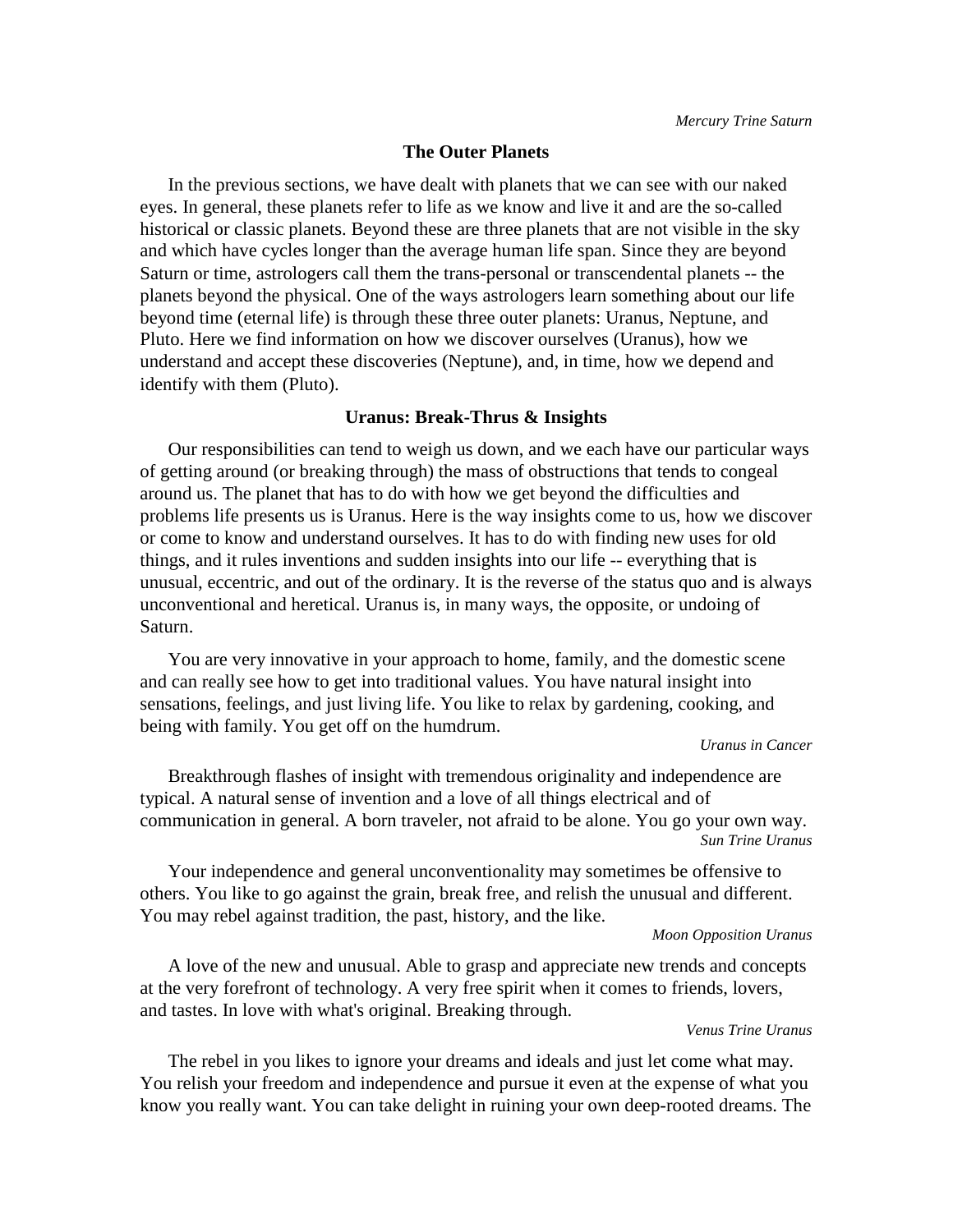romantic in you struggles against the frontier spirit that often moves you to action. *Uranus Square Neptune*

You are most original when concentrating on areas of work and family where you feel secure. You are a private person and find all the pomp and circumstance of social life repressive and boring.

#### *Uranus Square Ascendant*

You are most original when concentrating on areas of home and family where you feel secure. You are a private person and find all the pomp and circumstance of public life repressive and boring.

## *Uranus Opposition Midheaven*

## **Neptune: Ideals & Imagination**

Even the most hard-nosed of us have moments of real understanding, when things are seen as linked together and one piece. We stop getting the idea in little flashes and just get the whole thing. It dawns on us. We each have our own way of letting go, having communion, and (as the poet wrote) letting "the dewdrop slip into the shining sea." These moments and this state of mind are, in fact, the source for all our imagination. There are many ways of seeing through the separateness in the world to the unity behind it.

Relationships are the ideal. Non-discriminating and impersonal in scope, to you all are equal. You are seldom bound by tradition or personal ties and are not domestic. You hold the ideal vision up to the real. You open up in response to others and accept others as yourself.

#### *Neptune in Libra*

The pursuit of your ideals and self-image is often at the expense of your feelings and emotional life. Others may not go along with your sense of mystery and other worldliness. You struggle to find a balance between dreams and reality as you know it. *Moon Square Neptune*

Your independence and unconventional manner may be at the expense of ideals and dreams. You may alternate between following your more traditional ideals and shattering your self-image via some very erratic and unusual behavior.

## *Uranus Square Neptune*

You work with real imagination and understanding in areas of the mind that are the most personal or private -- depth psychology. You are like a midwife of the spirit, assisting at the birth of each individual going through a spiritual or re-birth process. You accept the natural process of birth, spiritual and physical, and have dedicated yourself to helping it along. You would make a great teacher in these areas.

#### *Neptune Sextile Pluto*

You are an idealist when it comes to partners and relationships, always holding out for what your imagination tells you could be. This may result in disappointment when others fail to measure up to your expectations.

*Neptune Opposition Ascendant*

## **Pluto: Inner Change and Growth**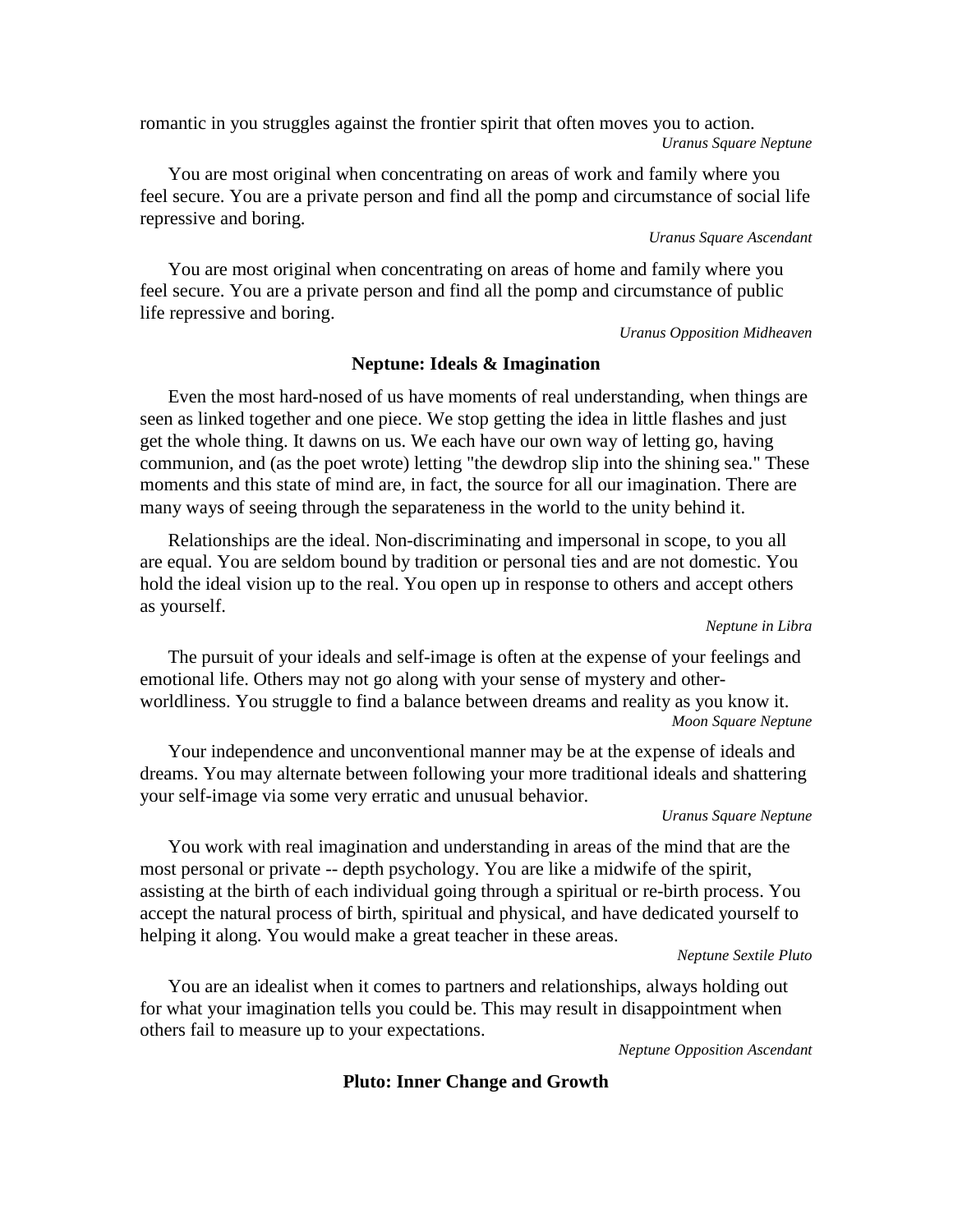Pluto is the planet of profound change, starting deep within us and moving toward the surface. It often touches upon the most sensitive psychological areas inside us. Once touched, we have no choice but to change and grow. The most sensitive of experiences, the times of greatest vulnerability, are times of complete identification with an experience, a person, or a thing. We know in these instants that we are looking at our self, what we are. The most personal of experiences is one of complete identification with a person, moment, or idea. Perhaps this is only possible for most of us when we look into our child's eyes, and then only infrequently. Love is not the experience here, but total identification. This is very sensitive stuff. To touch upon this material is to go through deep inner change and transformation -- inner alchemy. Identification and experiencing that life is our own creation and that, in fact, you are I and I am you. This experience breaks us down and humbles. When we touch upon this experience, we cannot but die to what we have been thinking and doing up to now. It reduces us to our most sensitive because -- in a flash -- we see or remember that it all is us, our life.

You are very sensitive (even vulnerable) when it comes to expressing yourself, getting it out. Periods of intense creativity enable you to go through changes and inner growth. This creative intensity is good for music, poetry, art, and such.

*Pluto in Leo*

A searing vision that cuts through what passes for conventional religion. A vision of the endless process of life ever being born afresh. Great acceptance and faith in the natural process and next generation. Love of children and animals.

*Neptune Sextile Pluto*

You always manage to come across as intense and personal when communicating and presenting yourself to others. Others can be fascinated by the way you come on.

*Pluto Trine Ascendant*

# **Challenges and Abilities**

## **Focus**

These are areas of life where we show intense focus and activity. For better or worse, these qualities stand out and are obvious to all those who come to know us. They are very clear parts of our character.

You communicate with consummate skill, and it is stimulating just being with you. Your high degree of mental concentration makes you an excellent student, able to excel in speaking, writing, and all types of communication skills. Your ambitions go hand-in hand with communication and using the mind, and the two should never be far apart. *Sun Conjunction Mercury 00°27'*

You have a basic self-esteem that is plain to all who meet you. Your sense of discrimination and innate good taste means that you know good items from bad and are a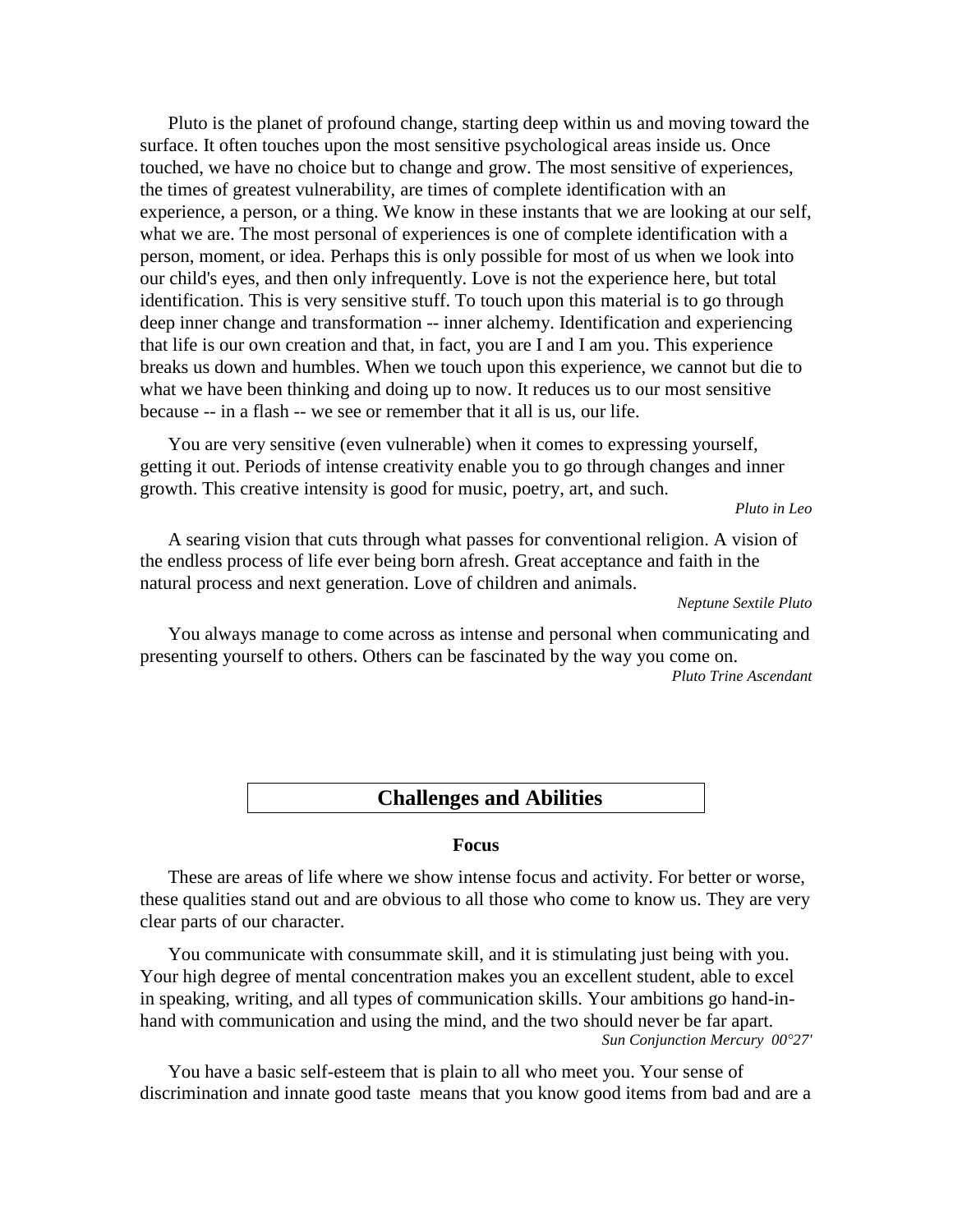connoisseur of all that is fine and beautiful. A love of authority figures (men in particular), plus an appreciation for authority and your elders in general, makes you welcome at any social scene.

*Sun Conjunction Venus 07°26'*

You have a love affair going with the mind and you value all of its offspring: words, ideas, thoughts, and such. And you love to talk. In particular you appreciate good conversation, and you feel that stimulating mental adventures (either alone or with others) are among the most exciting experiences life offers. You have a built-in sense of discrimination when it comes to the intellect -- all mental activities.

*Mercury Conjunction Venus 07°52'*

You are expert at manipulating the public and its many moods. Your practical sense for group psychology may find you in real demand as an organizer and producer of public events. You have real insight into feelings, moods -- what makes people work. *Moon Conjunction Midheaven 08°19'*

## **Challenges**

Life can be challenging, and things are not always easy. The major challenges in a natal chart are where we can expect increased activity and personal involvement -- ready or not. These critical areas of life can be difficult, and the resulting confusion and possible obscuration often makes ithard for us to see and act with normal clarity. Therefore, when it comes to the following factors you may wish to exercise caution and extra patience.

You push hard, but much energy is wasted because you tend to lack direction and planning. You often work against the way things are: authorities or the status quo. It may be difficult for you to coordinate your ambitions with your actual actions and feelings. You tend to hobble yourself emotionally. Your drive and passions put you at odds with authority figures time and again. This tendency towards clashes and emotional confrontation does exist, and at these times you can be your own worst enemy. *Sun Square Mars 00°14'*

You are an idealist when it comes to partners and relationships, always holding out for what your imagination tells you could be. This may result in disappointment when others fail to measure up to your expectations.

#### *Neptune Opposition Ascendant 00°24'*

You have a hair-trigger temper and it takes little to set it off. Your sharp-tongue is well-known and you use it before you have time to think, resulting in little mental and verbal explosions that you regret later. The sad part is that half the time you don't even mean what you may have said in anger. What is clear to those around you is that you communicate as much with your feelings as with words. People learn to look at what you do, rather than what you say.Your mind is very, very sharp. The less said the better. *Mercury Square Mars 00°41'*

You don't like making career decisions, and you can get downright confused when it comes to making the right choice. You may not appreciate advice, and this makes the problem somewhat more complex. It could be important for you to get the counsel of a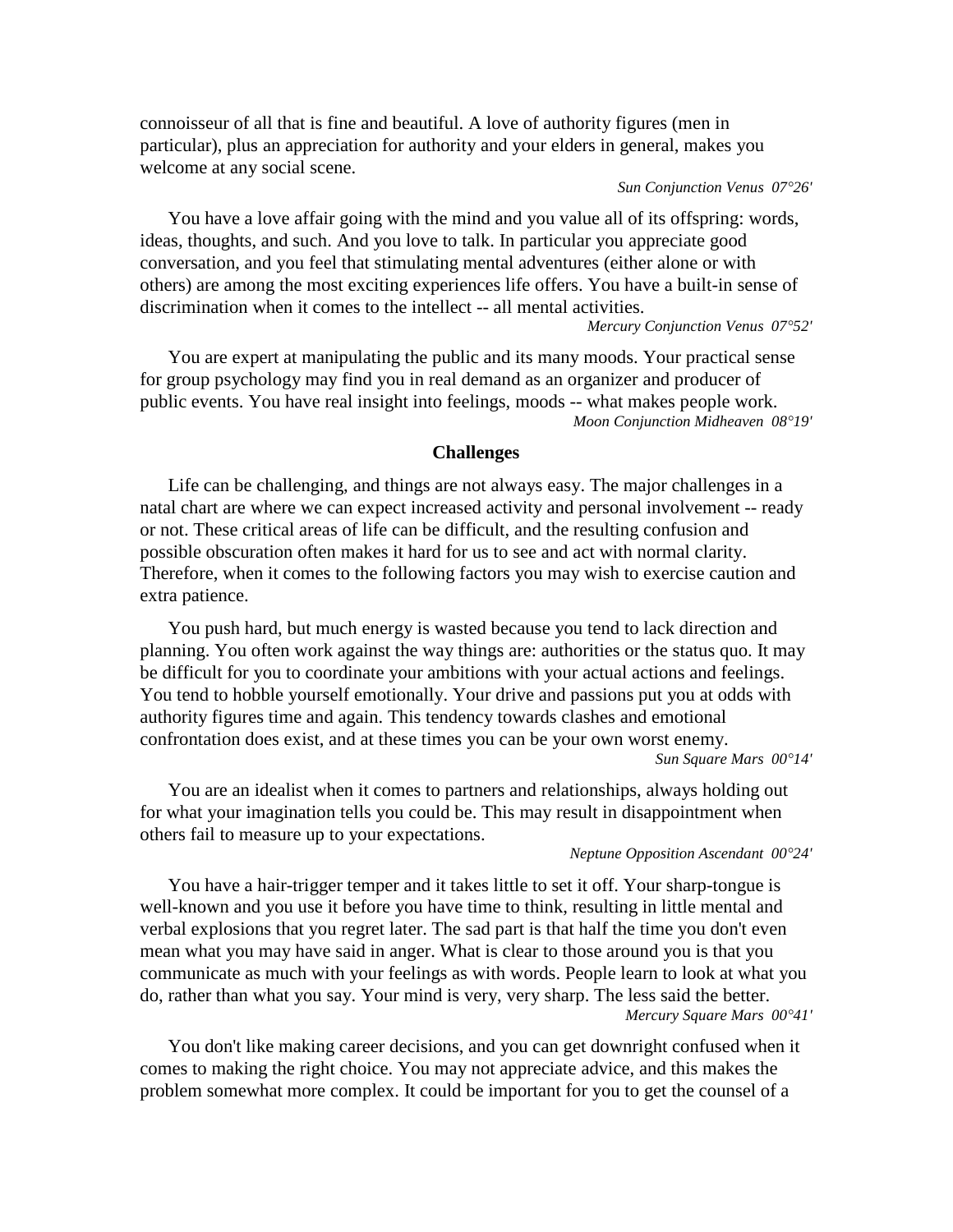trusted friend, someone who can advise you as to the right choices. Whether you happen to like them or not, once you have determined the right route, you should take it. *Venus Square Jupiter 00°54'*

Your close ties with home and family, plus your career interest, may cut into your social life and personal charm. Others may find you somewhat preoccupied and lacking in the social graces. You may feel some regret or tension from this situation. *Moon Square Ascendant 01°41'*

Your dreams and ideals tend to clash with your reality, the actual surroundings in which you find yourself. You may insist on perfection at the expense of your personal emotions and feelings. Others may see you as unrealistic or downright deceptive. Others may confront you and refuse to go along with your other-worldliness. You labor to find some compromise between dreams and your actual surroundings.

*Moon Square Neptune 02°05'*

You have little use for tradition, history, and the past, in general. Your autonomy and nonconformist attitude tends to ignore the feelings of others. You seem to enjoy confrontation, going out of your way to challenge whatever is traditional and customary. Don't be surprised if those around you won't always give you the support you feel you deserve.

## *Moon Opposition Uranus 04°23'*

You are most original when concentrating on areas of work and family where you feel secure. You are a private person and find all the pomp and circumstance of social life repressive and boring.

## *Uranus Square Ascendant 06°04'*

You don't lack drive, but you may lack good judgment at times. You could rush into things before thinking them through, and thus not have adequate planning and forethought. You may take a career in something unsuited to your real feelings and emotional demands. Your emotions could bring on problems in your job and affect your career. Arguments on these issues abound. It may take some careful footwork on your part to find a way of making a living that does not hamper your feelings.

## *Mars Opposition Jupiter 06°18'*

The rebel in you likes to ignore your dreams and ideals and just let come what may. You relish your freedom and independence and pursue it even at the expense of what you know you really want. You can take delight in ruining your own deep-rooted dreams. The romantic in you struggles against the frontier spirit that often moves you to action. *Uranus Square Neptune 06°28'*

You tend to be stubborn and unable to make solid career choices. You get carried away and go off in directions contrary to your actual needs. Your judgment in vocational matters is often off, sending you on a wild goose chase. In addition, there is possible difficulty with authorities and the law and/or differences with older people. To use an old adage, you can (at times) be your own worst enemy. The advice of a trusted friend regarding career is to be recommended.

#### *Sun Square Jupiter 06°31'*

You don't spend a lot of time thinking out your problems, considering solutions, and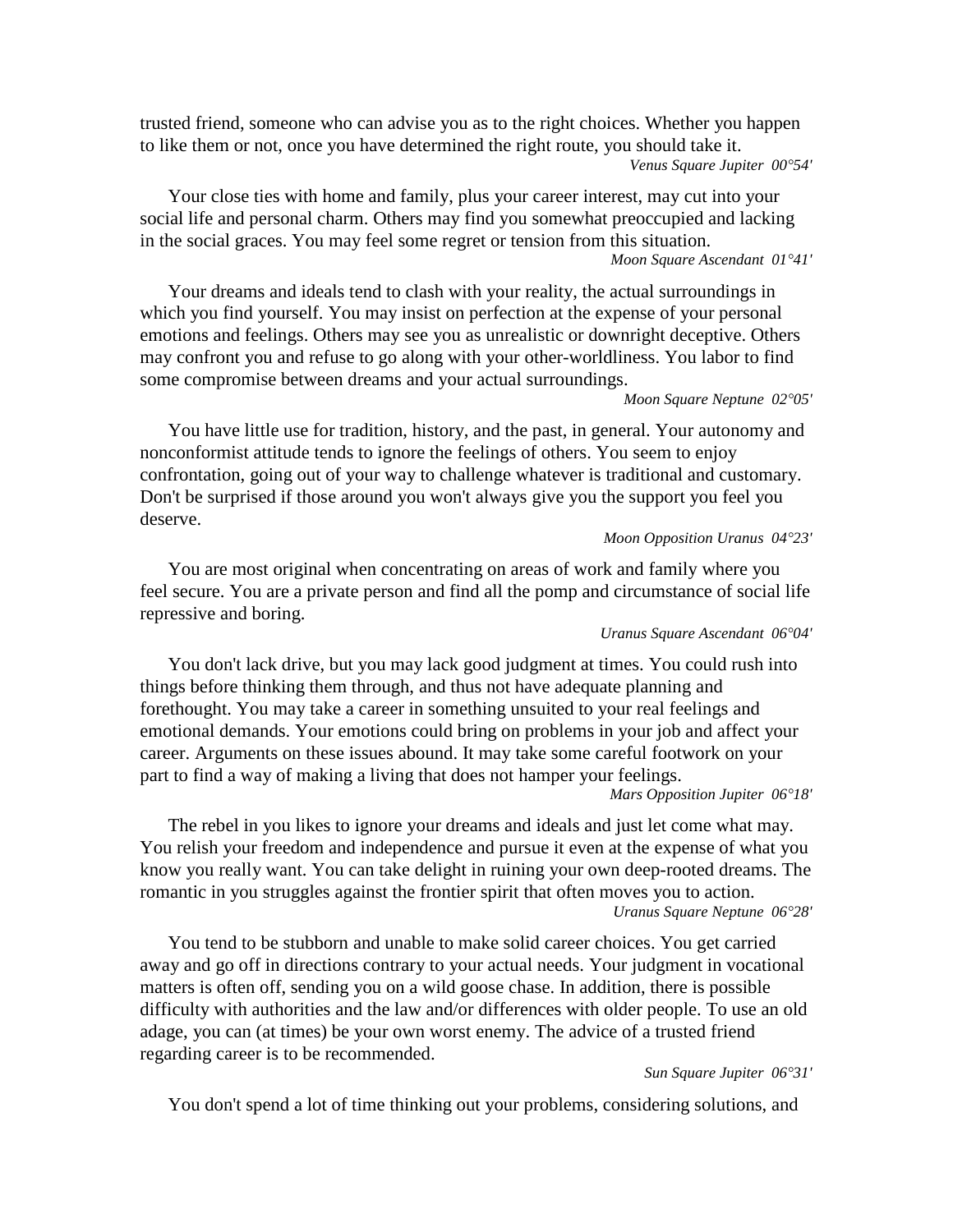the like. Your thoughts are most often elsewhere, and tend to be impractical much of the time. You can't seem to figure out the right course of action. This is most true when it comes to your career or vocation. Not a good counselor yourself, you are well advised to seek the advice of someone you trust when it comes to matters of your career. *Mercury Square Jupiter 06°58'*

What you don't love is the parade of emotions -- directness from others. What you do love and appreciate may not be as clear to you as what you do not love. You are troubled by all that gets too pushy, physical, and gushy. About this you are clear. Sports, ordeals of bravery, and all that is too physical is objectionable. Given the world as itis and your predisposition, a certain amount of emotional tension is unavoidable.

*Venus Square Mars 07°12'*

## **Talents and Abilities**

Despite whatever problems we may have, there are areas of life where we have clear insight and real talent -- natural ability. When it comes to these matters, our judgment is sharp and we always manage to take charge. We have the knack. It may be as simple as the ability to work hard and accomplish things without something going wrong. An innate sense of the workings of these parts of life makes it easy for us to learn and accomplish things where they are concerned.

You are a heavy-duty thinker and serious student, always ready to work an idea through, reducing it to what is essential. You enjoy mental effort and discipline, and work long and hard at whatever you put your mind to. You could present or teach religious and philosophical ideas, anything where substance and content are at issue.

*Mercury Trine Saturn 00°50'*

Responsibilities are easy for you, and you tend to pile on tasks, one after another. You work very hard, with a gritty resolve, and can accomplish much. It takes a lot to overload your willingness to take charge and help out. Organizational skills are good, and a career in one of the physical sciences is quite possible. You find it easy to work with those in authority or those who are more experienced than yourself.

*Sun Trine Saturn 01°17'*

Your ability to discriminate real breakthroughs and to spot new trends makes you able to work in areas at the very fringe of technology. You love all that is new and different and are expert at sharing your feelings with others. Electronics, computers, communications (in fact, everything electrical) are right up your alley. You value independence in partners, friends, and love. You are what is called a "free spirit". *Venus Trine Uranus 01°22'*

You always manage to come across as intense and personal when communicating and presenting yourself to others. Others can be fascinated by the way you come on. *Pluto Trine Ascendant 01°58'*

You work with real imagination and understanding in areas of the mind that are the most personal or private -- depth psychology. You are like a midwife of the spirit, assisting at the birth of each individual going through a spiritual or re-birth process. You accept the natural process of birth, spiritual and physical, and have dedicated yourself to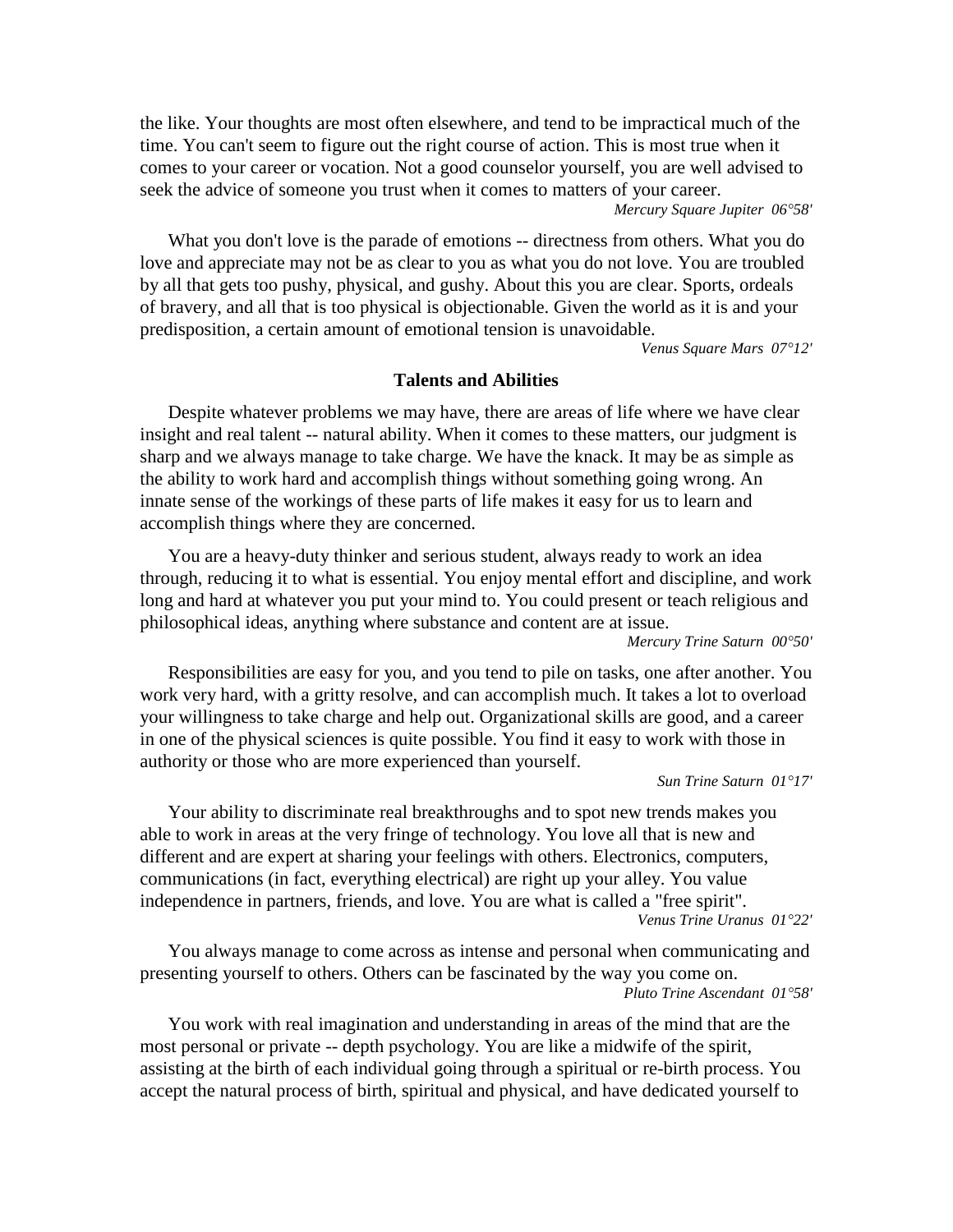helping it along. You would make a great teacher in these areas.

*Neptune Sextile Pluto 02°22'*

Your love of job and practical skills makes you a fine manager and business person. You bring a great deal of love to your work.

*Venus Sextile Midheaven 02°34'*

You seem to shine when it comes to practical matters or those involving work and career. You have an easy way with superiors or those in authority and can always manage to get the most out of any skill or ability you have. You like work and career.

*Sun Sextile Midheaven 04°52'*

You have a natural appreciation for the past, personal as well as world history -- all that is traditional. You find it easy to work with music, color, fabric, and the arts - whatever is beautiful and genial. You would make a superb decorator of homes and, in general, all kinds of environments. You enjoy moods and emotions (whatever is psychological), especially in a group setting. Younger people, the helpless, and the needy can always be found under your umbrella.

## *Moon Sextile Venus 05°45'*

You work well with those in authority who are independent and original. You could find yourself engaged in nonconformist causes, always ready to promote what is independent and innovative. You like radical approaches, and find yourself in support of whatever new-wave product or breakthrough advance is next in line. Communication, computers, electronics, and everything new-wave excites you and you excel here. You discover new ways of working with traditional materials.

*Sun Trine Uranus 08°48'*

# **Landscape: Major Life Periods**

What follows amounts to a brief overview of the first thirty years or so of your life - a road map of the years to come. Since childhood, adolescence, and early adult life are so crucial to each of us, an attempt has been made to describe these formative years. Based on the gradual movement of the planet Saturn, this is one of the most tested of all astrological techniques. It is used by almost every professional astrologer as part of any personal consultation. Provided that your time of birth is more or less accurate, you will find this information both accurate and informative. Here is a general life overview, followed by a close-up on your current changes -- what is happening right now. First the overview:

## **Your Personal Background**

You are a late bloomer, and your childhood should be an easy one. However, in your early teens (somewhere around the age of 14-15), you will take a distinct turn toward the more inner and subjective. This could mean a number of years when you feel insecure, very alone, and quite on your own. The years from 14 through 21 or 22 will be times of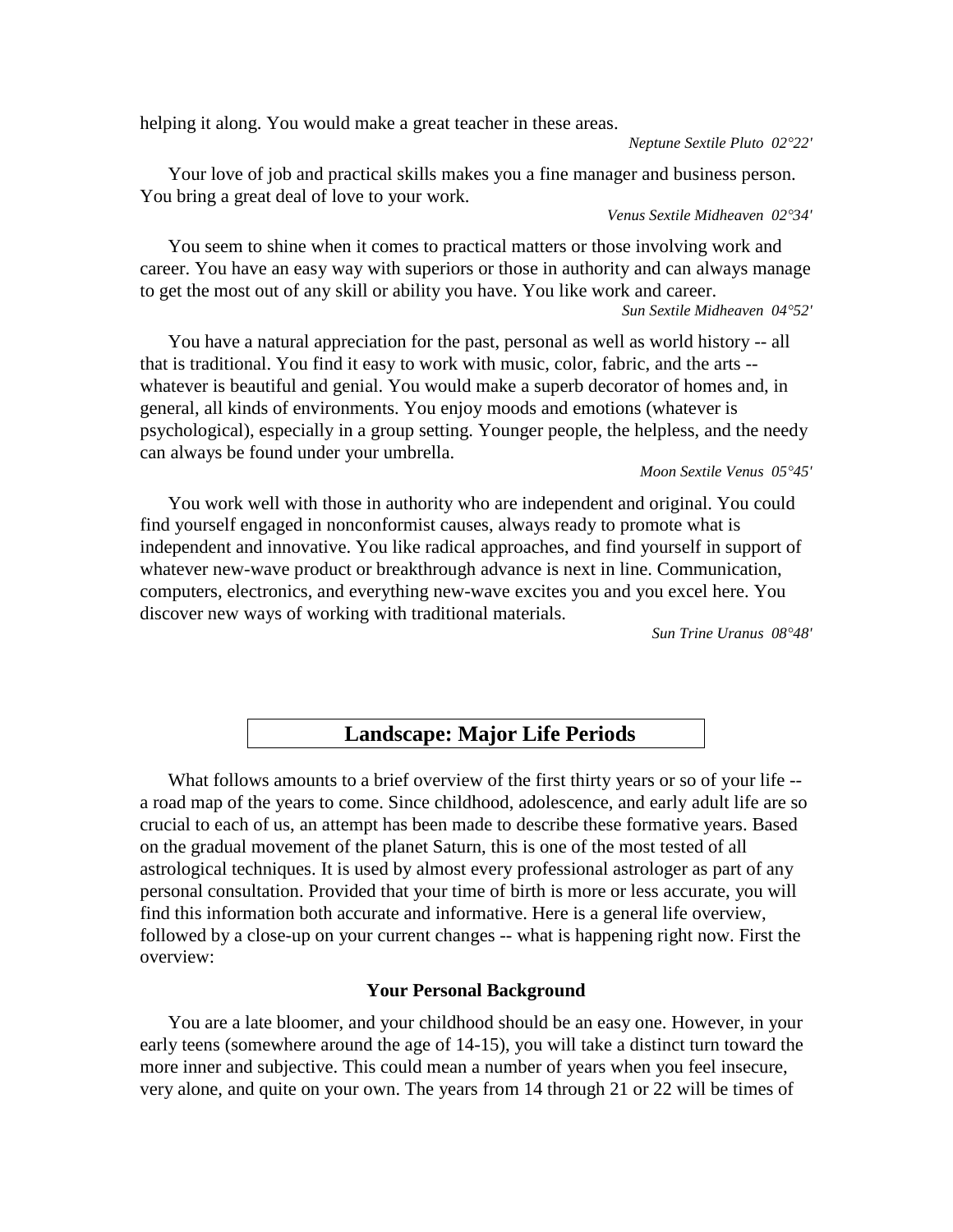intense searching and self-examination during which you may not have much outwardly to show others as to who you are or what you can do. You could be perceived as hard to reach, and you may feel that no one recognizes who you are. Fear not, for this is not a long-term condition. In your early to middle twenties, you will have a real awakening (suddenly find yourself), will move outward, and will find something upon which you can build with confidence. Each year afterwards brings a gain in self-confidence and accomplishments. Your most successful years (from 30-40) will bring you material gain and outward recognition. You could reach a peak of fame or success around the 37th or 38th year.

# **Your Current Situation**

Now for a close-up of recent years: while landscape was quite general, the dates given in this close-up should be much more precise. Life is composed of sections of time, each devoted to one kind of activity or another. We go along for a while in one direction until something changes within (or outside) us and we head off in a new course. Some of our earlier activities dry up and new ones spring up in their place. What follows is an analysis of the time period in which you find yourself now. Don't look here for a day-to day account of life but rather to get a picture of this stretch of time, "these years."

# **Jun 27, 2004 3rd Pass D> (Age 50 3m)**

The dates above point to the end of a period of about seven years during which you may have been very inward and self-absorbed -- quiet, subjective years. Information that you have been examining and thinking about will now begin to take shape and prove useful to you. This next period is one of action and embarking on new projects. You will feel more and more confident and outgoing, a sense of confidence that grows stronger with each passing day. Things that may have been in suspended animation for many years will now precipitate and take on structure and shape. These next years are ones in which you should plan to work hard to bring out and give shape to the ideas you have pored over these last 6-7 years. You are beginning to really move forward now and can expect rewards to take an outward career, and social form within a few years. A growing self-confidence. In summary, from this time forward, expect a more confident, outgoing attitude, for you have brought to a close a time of inward examination and learning. A growing sense of direction and self-worth will find you reaching out and establishing yourself.

*Saturn in 02nd Quadrant*

# **The Elements, Modalities and Angularity**

Elements, modalities, and house quadrants. These are all techniques used by astrologers to gain a general picture of how a person measures up. How do your planets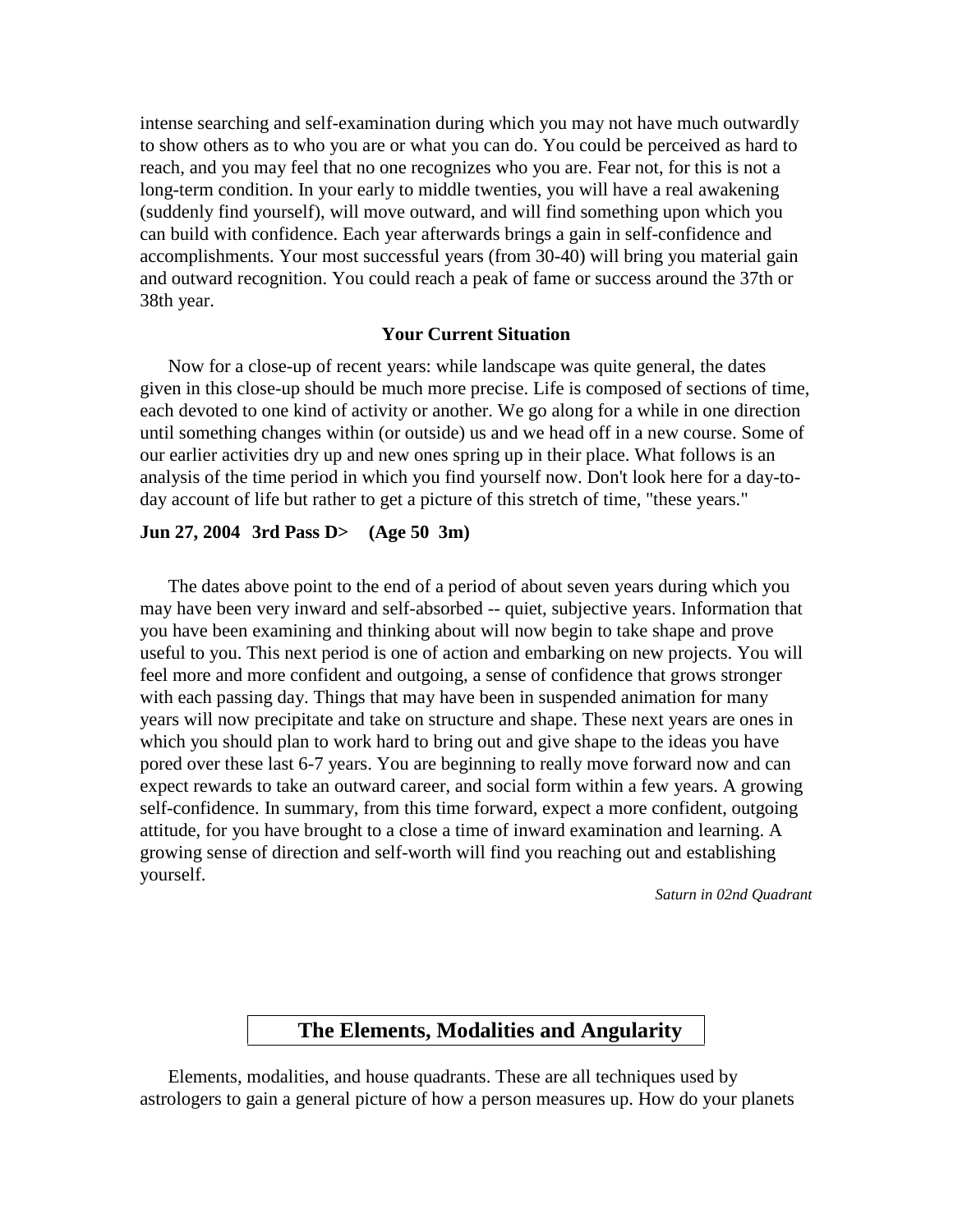and houses total up? Which do you have in abundance, and which do you lack, if any? Those with high totals show what we can or must do in life. These are qualities we have. However, most people are more interested by what they lack or want -- their lowest totals. They tend to study their "wants," imitate, and even pretend to have them. The old adage is: we become what we want (or lack), while we do what we can (or have to do). Here are your totals:

You experience life mostly through your emotions and how you "feel" about someone or something. Your intuition is strong and can guide you accurately in making forecasts or decisions. Your sensitivity makes you recoil from aggressive types.

*Have Water*

Common sense and the ability to deal with practical matters may be lacking, and you may wonder at those who spend much time making money, doing life's chores, and attending to basic necessities. You depend on mental activity and confidence.

#### *Want Earth*

Very communicative, flexible, mental, and other-oriented. Perhaps you can be all things to all people, giving them what they require. Probably a smooth talker with a quick wit and ready tongue.

#### *Have Mutable*

Not too centered, perhaps not always able to hang in there for the long haul. You might not make a good linebacker. You may tend to be all over the place rather than front and center.

#### *Want Fixed*

Your feelings need to be stirred before you can throw yourself whole-heartedly into any venture. Love, ideals, and a strong sense of your own worth are vital to your well being and ability to function.

#### *Have Succedent*

You may complain of never having any privacy or time to think -- your pattern seems to throw you much in contact with people and the outer world. Being an extrovert, you may have difficulty understanding reclusive types.

*Want Cadent*

# **Your Burn Rate**

We all change, but the question is: At what rate? Some of us tear through change after change, one phase following another, year after year, while others move at a more serene pace. Or, one area of our lives may be hectic and forever changing, while other areas are quite tranquil. Why do some people seem to live lifetimes within lifetimes? Here is an analysis of your particular rate of change or "burn rate," including the particular areas of your life (planets) where you can expect continued change and growth. Areas where there is a very low index of change (indicating clear and easy use of the qualities involved) will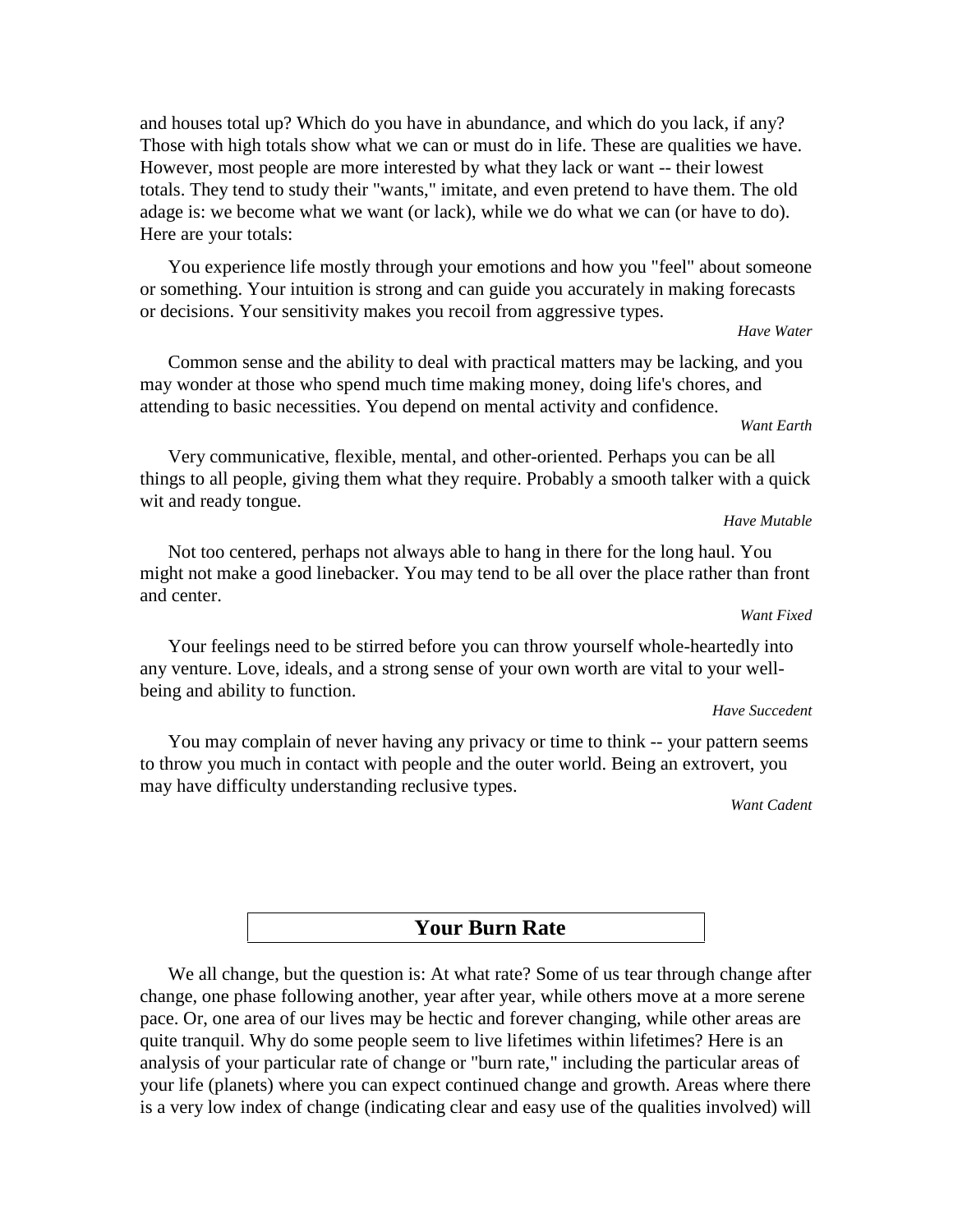also be pointed out. If you have sometimes wondered about the areas of your life where the candles burn at both ends, here are the details.

You have a high burn rate (index of change) and tend to run hot and fast. It is almost like having many lifetimes within this single one. Things are always fast and furious with you, and you seldom remain calm for long. Your thirst for experience and growth keeps you always on the move. You work through an enormous amount of change compared to an average person. In particular, the following qualities are areas where you have experienced and will continue to experience much change. These areas of life persist in presenting themselves to you, so you may already have become very experienced in them. On the other hand, they could be arenas in which you struggle but have not yet attained mastery.

A majority of planets in the FUTURE suggests that you tend to run ahead of the pack, taking changes and acting things out before they become accepted and a part of the status quo. Things happen to you that you come to understand over time.

#### **Planets in High Focus**

Your mind is exceptional in its clarity. All that is mental comes to you without struggle or labor -- ideas, thoughts, mental things of all kinds. The light in your eyes reveals the brightness of your mind to everyone who comes to know you.

```
Mercury
```
*Venus*

Your sense of appreciation and discrimination amounts to a very great talent, a real gift. You have a loving and compassionate quality that requires very little education or development. This is a precious commodity. Low burn rate here.

Questions of attitude, approaches to problem-solving, and the methods for handling authorities and the law are in high focus and are indicated by a high burn rate regarding your career and making your way through life. Perhaps you will have many jobs or be forever going through changes and adjustments that affect your career. It could be difficult finding lasting success or prosperity, and the path to it may be areas where you have real experience and particular expertise.

*Jupiter*

There are big changes (high burn rate) throughout your life in matters of organization and responsibility. It may be difficult for you to learn to be thorough, to finish things, and take care of all the loose ends. You may have a lot to learn regarding what is and what is not essential in life -- separating the wheat from the chaff. Getting down to the nitty gritty, the bare bones of the matter, could well be a major lesson.

*Saturn*

You have a high burn rate when it comes to questions of your independence and autonomy. You tend to rebel and buck authority, and this will be a major source of change and adjustment. You will be concerned with issues of freedom and independence far beyond the average person. A passion for inventions, electronics, and the like can also be expected.

*Uranus*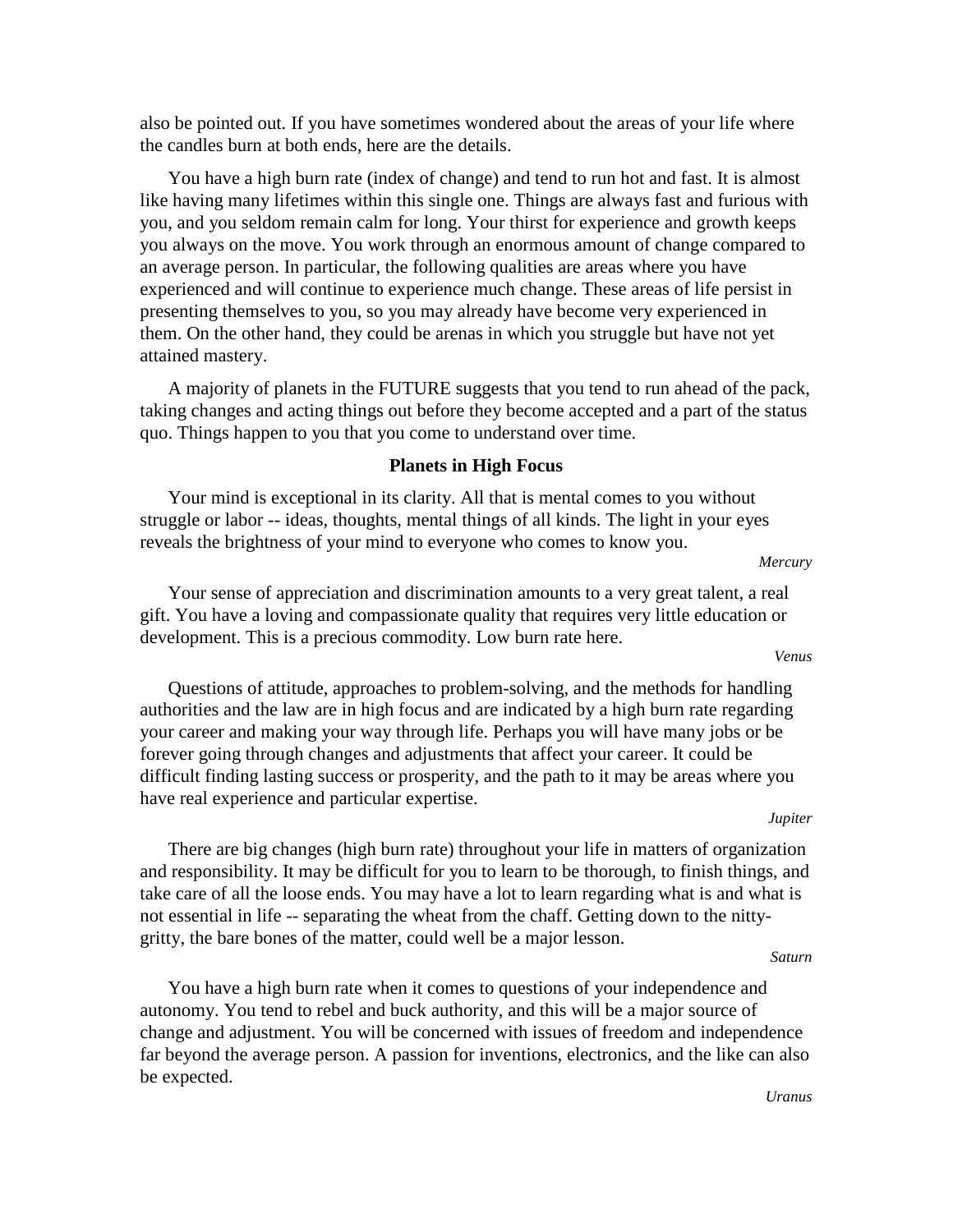# **Patterns: Your Inner and Outer Self**

Here we are examining your basic attitude or approach to life, what is called by some the archetype or soul-type. If you know something about your particular soul-type, this can provide valuable information as to the general direction and purpose of your life. In particular, it is important to note the difference, if any, between our outer personality (the way we appear to others) and our real inner self; how are we, in fact, as people get to know us? Not all people are as they seem.

You are not what you appear to be. Your personality, the way the world sees you, appears more independent and outgoing than is the case when people get to know you. An extroverted manner screens a more inward and quiet-seeking self. In other words, you are much more sensitive and concerned about what others think than meets the eye. Although your outer personality may look tough and self-centered, you are more sensitive to the needs and feelings of others than you let on. Whereas your appearance and personality may bring you unwanted attention, the real you prefers to stay out of the limelight. Appearances aside, let's take a look at the real or inner you.

*Geo: Square Helio: Trine*

## **Your Soul Type**

You are the eternal patron of just about anyone who will let you look after them -- the original mother hen. You need to feel useful and wanted and are never happy unless you are active and involved. Always the host, you find yourself (in most situations) caring for and taking care of others. In fact, you may tend to worry about others -- making a good impression -- too much. Not content to let others judge you on appearance alone, you would rather be judged by your actions, by what you have done or can do. You are most happy when you can do something for someone and aren't above keeping others in your debt. Your general sense of concern for everything makes you invaluable when anything needs doing and, if left unoccupied, you have been known to even worry for worry's sake. Given only a few facts, you are able to take in a situation and come up with a real picture of what is happening. Never happier than when fully engaged. You will tend to find yourself in responding to others. You can always put your ideas into words and describe or analyze situations for yourself and others. Chances are you will work in one of the many service occupations, taking care of and looking after people. You may feel empty or that there is not much to you, particularly in a group situation where you will not tend to be the center of attention or a great entertainer. Your mind and caring attitude are what others find attractive in you.

You are born to love and care for others and may tend to worry overmuch. Your fear of being left out or not being fully used up in this life can be alleviated by much hard work, by jumping in with both feet and putting your thoughts into action.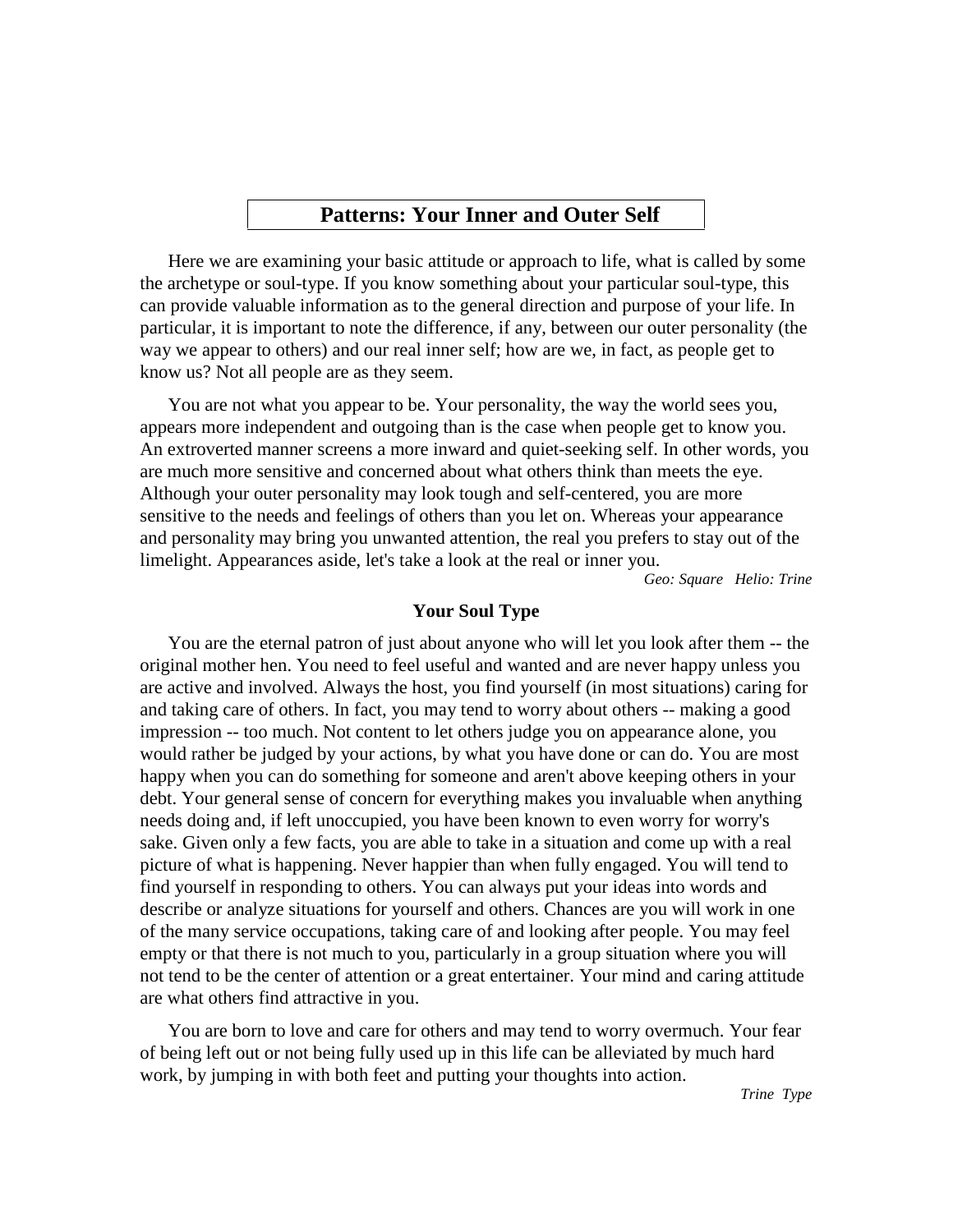#### **The Key to your Personality**

Your sense of discrimination, the ability to discern gradations and differences, is a crucial element in your personality. You relish and cherish things so. Your value system, the way you enjoy and appreciate everything, is a central factor in your make-up.

*Venus*

## **The Personal Hot Spot**

The main focus of change and high activity is your value system, your likes and dislikes, the way you feel about things.

*Venus*

# **Interface: Innermost qualities**

This feature is based on an intricate analysis of the position of a particular planet in relation to the orbital planes of the other planets. The resulting series of crossings, or nodes, tells us something about the nature of our innermost inclinations (Inc) and disinclinations (Dis). These indicators are not to be considered at the level of our personality, but rather are deep-seated parts of our innermost character -- our internal biases. These pros and cons are not apt to change in the course of our lifetime.

You are probably hard to control and very unpredictable. Your drive for independence is obvious, and it is clear that the common and the traditional are not for you. Anything else but that! You pursue alternate or nonconformist solutions to life with great energy. Your temper is hot and sharp and tends to snap out like a lightning bolt. You are aggressive in the pursuit of gaining insight into all that is new, different, and out of the ordinary. Electronics, computers, and communications could be a big part of your life.

### *Mars Inc Uranus*

Your tendency to compromise and settle for less than you dreamed can be a problem. Given the opportunity, you may choose the path of least resistance, willing to bypass some of the things you always wanted in favor of expediency. Career moves must be given special attention. Tension results when you ignore your own desires (the things you need and want) and take a course of action, job, career, or whatever that can never satisfy. Or worse, you may find yourself in a job that is compromising.

#### *Jupiter Dis Neptune*

You have trouble controlling yourself and tend to fluctuate between uninspired routine and crazy binges. Your sense of responsibility and the way you go about organizing your life seem like aprison sentence. You rule out any possibility of change, all spontaneity. You get so set in your ways that you can't help but revolt and break out. Your flings have a total lack of caution. When they die down, you find yourself seeking refuge in the same old routine, and we begin again.

*Saturn Dis Uranus*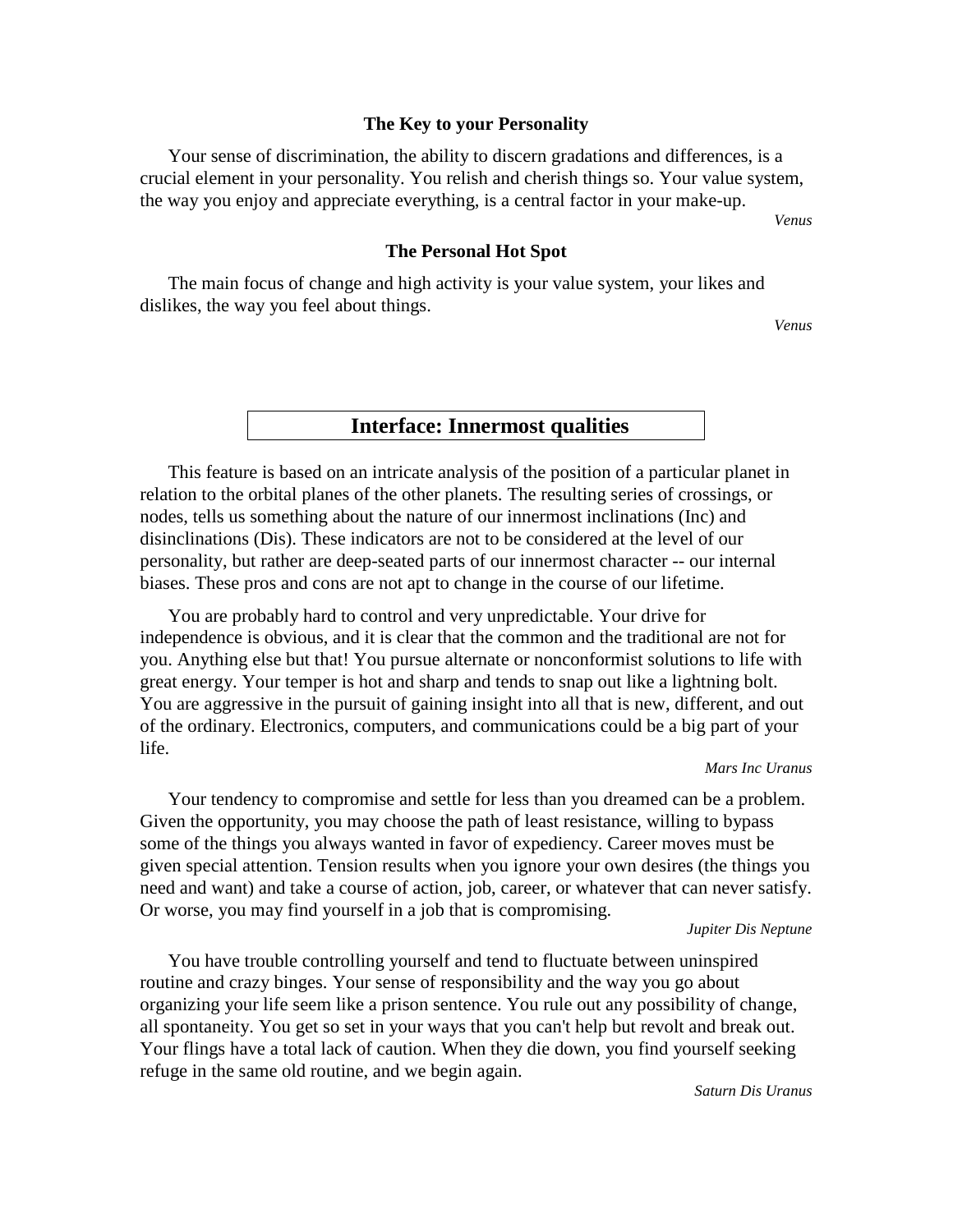You value the simple life and have little use for pomp and circumstance. Your appreciation for hard work and discipline is natural and lifelong. You actually love responsibility and tend to pile on the work. Others may find you frugal or unnecessarily Spartan, but you love simplicity as much as they love opulence. You can discriminate the wheat from the chaff and put great value on organization.

## *Saturn Inc Venus*

You have real difficulties when it comes to matters of self-discipline. Your career suffers due to your lack of training and education. You go against authority, clashing with it rather than finding a way to work with and learn from it. You end up taking an unplanned course of action that lacks any organization and seldom holds up for long. Taking the easy way out can be very painful. You come back to square one again and again.

#### *Saturn Dis Jupiter*

Secrets have a short half-life around you, for you have them out in a wink of an eye.<br>You are brilliant when it comes to insights into the mind, psychology, and motivation -yours or others'. Your intensity is obvious, and some may prefer to keep their distance rather than subject themselves to your laser eye. Nothing is passed over without being turned inside and out. Your analytical powers are superb, and you enjoy finding new avenues of inner growth.

*Uranus Inc Pluto*

# **Major Transits Happening Now**

Astrologers use the term "transits" to mean the positions of the major planets that are overhead (in the sky) right now and their relationship to our birth chart. Transits are very important indicators of the current situation in which we find ourselves. They can provide insight into what we are now going through. Here are the dates when the next major transits for the planets Jupiter, Saturn, Uranus, Neptune, and Pluto are exact in your chart. Some dates will have already passed and some are still to come. Remember, with these large planets transits don't just happen on the day when they are exact. They cover a wide span of days, weeks, months, and sometimes years, depending on which planet is involved.

In general, transits of Jupiter take from several days to a week or two to complete, while those of Saturn take from two weeks to a month to play themselves out. With the outer planets, the period of activity is even longer: transits of Uranus take about two months, Neptune three or four months, and Pluto takes about a year. Uranus, Neptune, and Pluto move so slowly that the complete transit experience may take a year or two to complete itself. So be prepared to work with these situations.

**Dec 09, 2005 1st Pass D> (Age 51 9m) Jun 24, 2006 2nd Pass R< (Age 52 3m) Jul 18, 2006 3rd Pass D> (Age 52 4m)**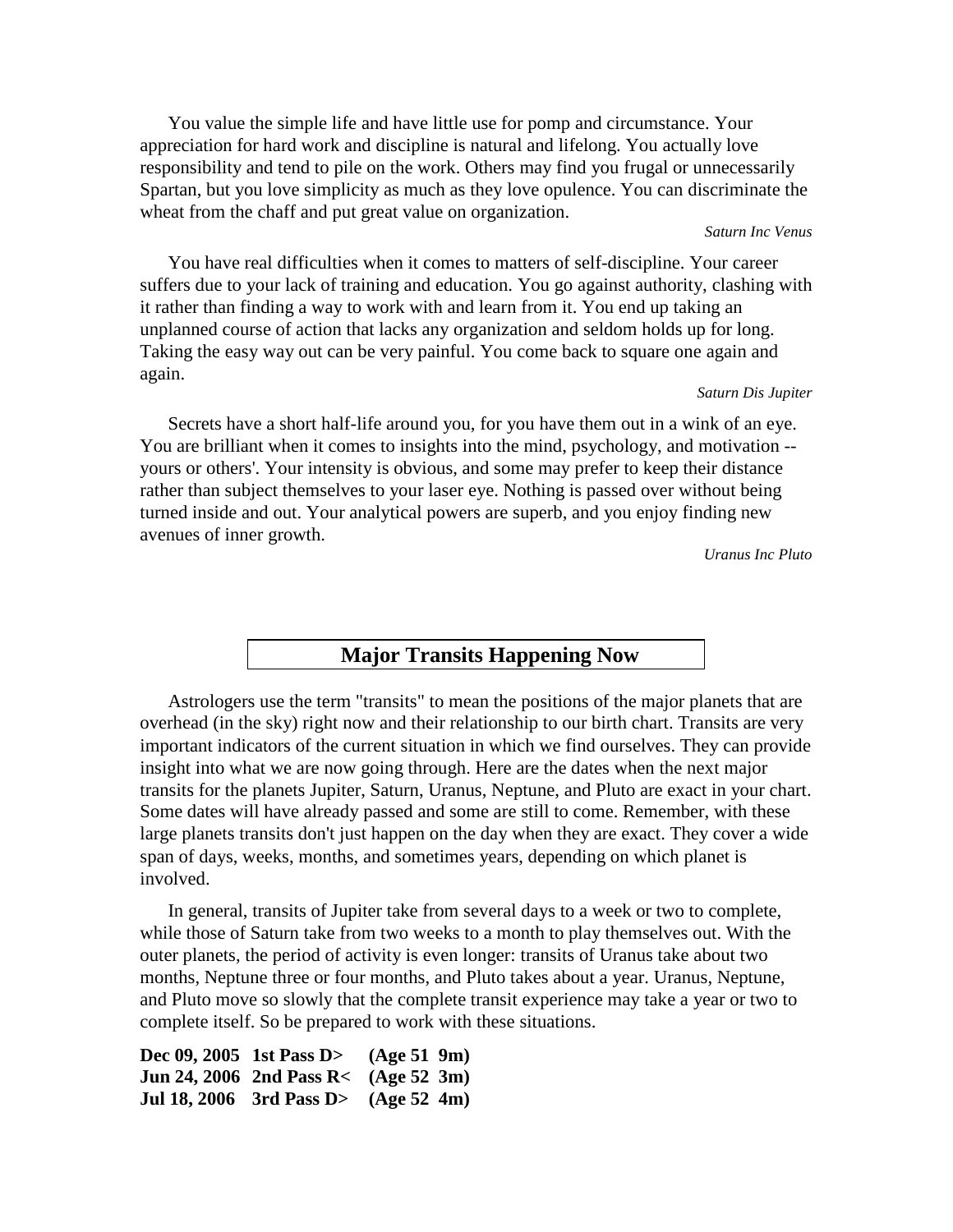A timeto buckle down and consolidate your career. Your organizational abilities and sense of responsibility will be what guides you and proves successful. Your career could assume a much more determined and solid form. A firm foundation.

*Jupiter Conjunction Saturn*

**Dec 13, 2005 1st Pass D> (Age 51 9m) Jun 10, 2006 2nd Pass R< (Age 52 3m) Aug 02, 2006 3rd Pass D> (Age 52 5m)**

You find that you can really use your mind to make clear choices and think things through. Career decisions are straightforward and easy to make. You make your way through ideas, concepts, and your ability to communicate and express them to others. *Jupiter Trine Mercury*

**Dec 15, 2005 1st Pass D> (Age 51 9m) Jun 04, 2006 2nd Pass R< (Age 52 3m) Aug 07, 2006 3rd Pass D> (Age 52 5m)**

Everything may be pouring in at once, and it's all good news. Your career direction gets some encouragement, and life's problems should find easy solutions. You may benefit from an older person or one in authority. Life could assume a dreamlike stance. *Jupiter Trine Sun*

**Feb 08, 2006 1st Pass D> (Age 51 11m) Mar 28, 2006 2nd Pass R< (Age 52 0m) Sep 28, 2006 3rd Pass D> (Age 52 6m)**

You may find yourself more than a little acquisitive, and your current appreciation for just about everything may lead you to overspend, indulge too much. You will make career gains by your ability to sense quality and choose accordingly.

*Jupiter Trine Venus*

**Oct 05, 2005 1st Pass D> (Age 51 7m) Jan 10, 2006 2nd Pass R< (Age 51 10m) Jun 22, 2006 3rd Pass D> (Age 52 3m)**

This could be a somewhat difficult time, when circumstances may block you or bring you to a standstill. It is easy now to work at cross-purposes to your own interests. A good time to step back and re-evaluate your aims and goals. This may take some time.

*Saturn Square Saturn*

**Oct 15, 2005 1st Pass D> (Age 51 7m) Dec 30, 2005 2nd Pass R< (Age 51 10m) Jun 29, 2006 3rd Pass D> (Age 52 3m)**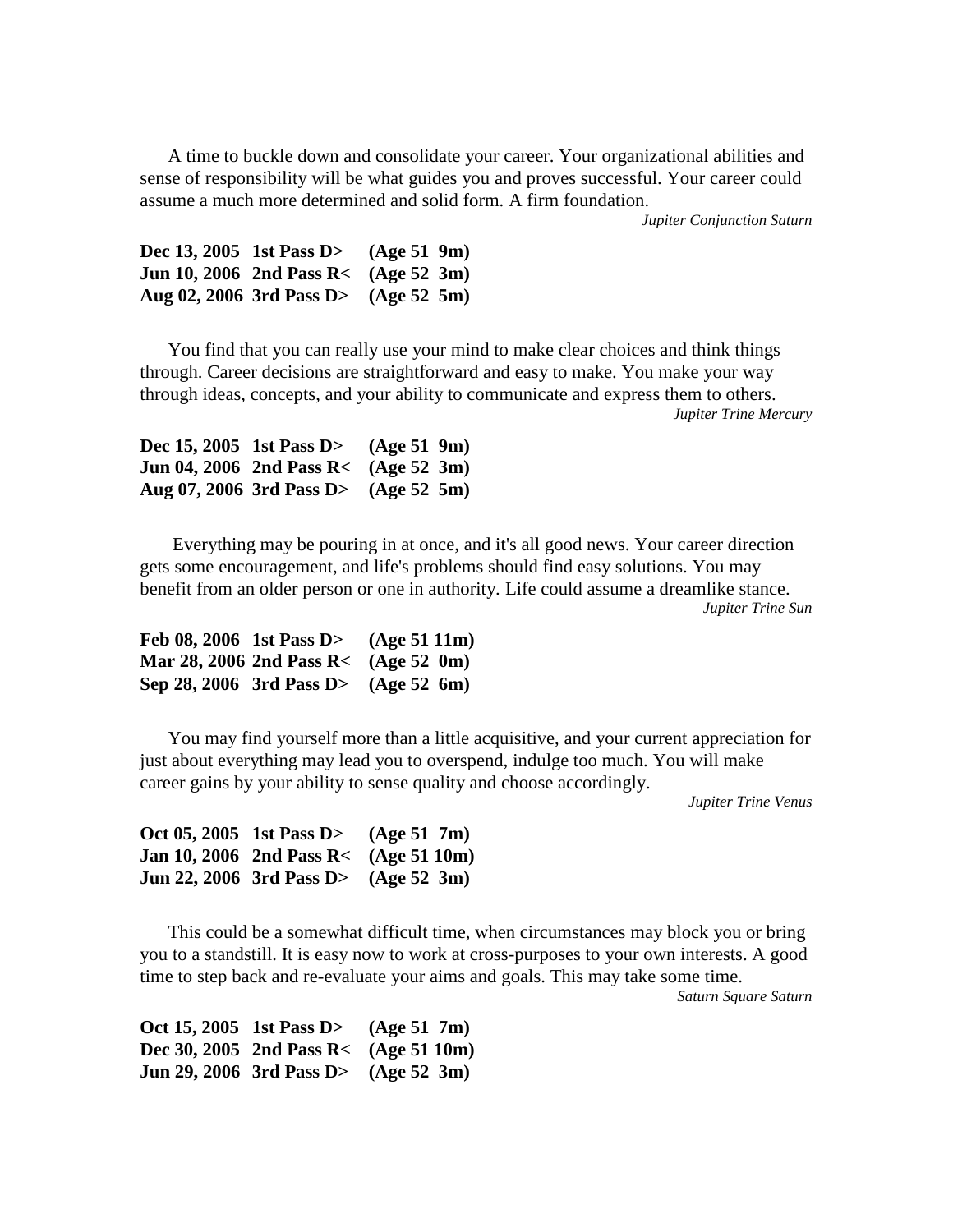A time during which confidence and self-expression are perhaps limited and disciplined. What you do achieve now will hold and prove to be lasting. This time could be seen as a kind of apprenticeship during which you learn to control yourself.

*Saturn in Fifth House*

**Oct 28, 2005 1st Pass D> (Age 51 7m) Dec 16, 2005 2nd Pass R< (Age 51 9m) Jul 05, 2006 3rd Pass D> (Age 52 4m)**

Circumstances may urge you to great effort and hard work. Things are working with rather than against you, so don't hold back. However, don't overdo and try to go too far too fast. Let things take their natural course, which should be an easy one now.

*Saturn Trine Mars*

## **Aug 24, 2006 1st Pass D> (Age 52 5m)**

Outer circumstances and the flow of events make it easy for you to make clear decisions, see the road ahead, and move forward. Things seem to fall in place, and progress is easy. Be careful not to overextend or bite off more than you can chew.

*Saturn Sextile Jupiter*

# **Aug 20, 2005 2nd Pass R< (Age 51 5m) Feb 02, 2006 3rd Pass D> (Age 51 11m)**

A time for new accomplishments, during which insights and breakthroughs in organization and determination are in order. A revolution within the established order, when new ideas and ways to do and use things become clear. Facilitation.

*Uranus Trine Saturn*

**Jul 27, 2005 2nd Pass R< (Age 51 4m) Feb 17, 2006 3rd Pass D> (Age 51 11m)**

A time when you could achieve real breakthroughs in the form of ideas, communications, and the mind in general. Computers and electronics may suddenly become important. Insight into your own mental workings, original thoughts, and the like.

*Uranus Conjunction Mercury*

**Jul 10, 2005 2nd Pass R< (Age 51 4m) Feb 25, 2006 3rd Pass D> (Age 51 11m)**

A time of real breakthroughs, when insights into your self and your ambitions will be possible. This is a time when authority figures and older people, especially men, may figure in your life. The discovery of a teacher or vision of the future is possible. *Uranus Conjunction Sun*

**Jun 24, 2005 2nd Pass R< (Age 51 3m)**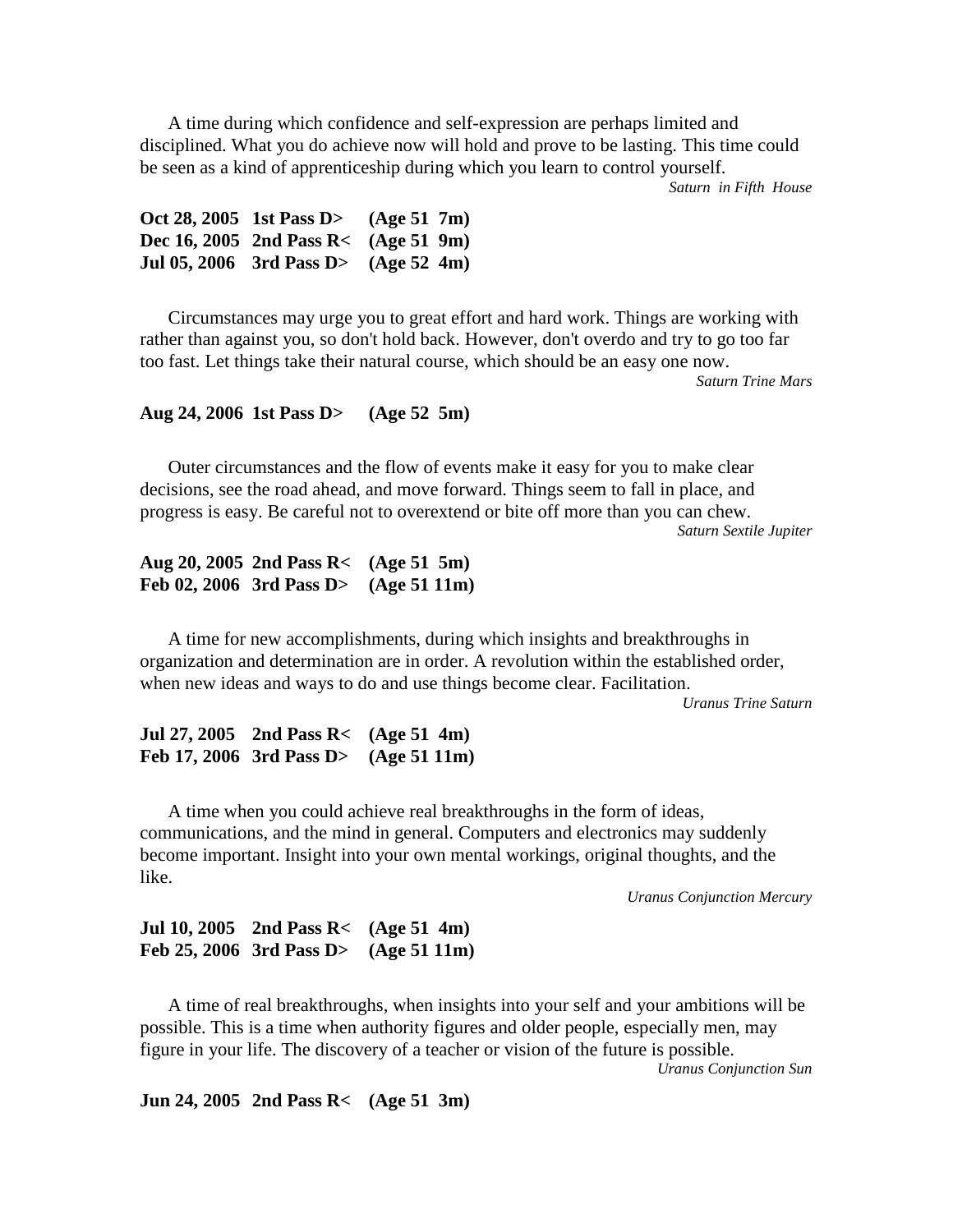## **Mar 01, 2006 1st Pass D> (Age 52 0m)**

A possibly explosive time during which a rebellious urge within you presents an emotional challenge. You may have to resist attempts to divert your drive and energy in directions that will take you nowhere. A lot of heavy energy.

*Uranus Square Mars*

**Mar 24, 2006 1st Pass D> (Age 52 0m) Sep 24, 2006 2nd Pass R< (Age 52 6m)**

A timewhen insights and possibly breakthroughs are possible in self-sacrifice and giving in on what is not important. New ways to be understanding and accepting are possible now. You can see into the greater reasoning behind appearances.

*Uranus in Twelfth House*

**Jul 06, 2005 2nd Pass R< (Age 51 4m) Jan 30, 2006 3rd Pass D> (Age 51 11m)**

Your career could become almost ideal, or you could find yourself taking an interest in more spiritual and mystical matters. The direction of your life could turn more to questions of religion and world unity. Occult and esoteric subjects may concern you. *Neptune Trine Jupiter*

**Jan 28, 2006 1st Pass D> (Age 51 10m) Jun 03, 2006 2nd Pass R< (Age 52 3m)**

A timeto really examine and analyze your dreams and ideals. It can be easy now to separate the wheat from the chaff and get rid of much of the "pie in the sky" stuff you have bought along the way. The results are solid goals that support you.

*Pluto Sextile Neptune*

**House Activity and Emphasis**

The twelve houses of the horoscope, particularly when they are occupied by a planet, provide a clue to areas of special activity and use.Here is an analysis of house activity based on planet emphasis:

## **First House: Appearance, Approach**

The first house has to do with how we appear or the way we come across, thus our appearance and personality. This is the essential stuff that bubbles up in us spontaneously and that is obvious to others as our trademark or activity. It is what makes us each so personally different. This house rules our personal self and everything about us that draws a reaction from our surroundings or others.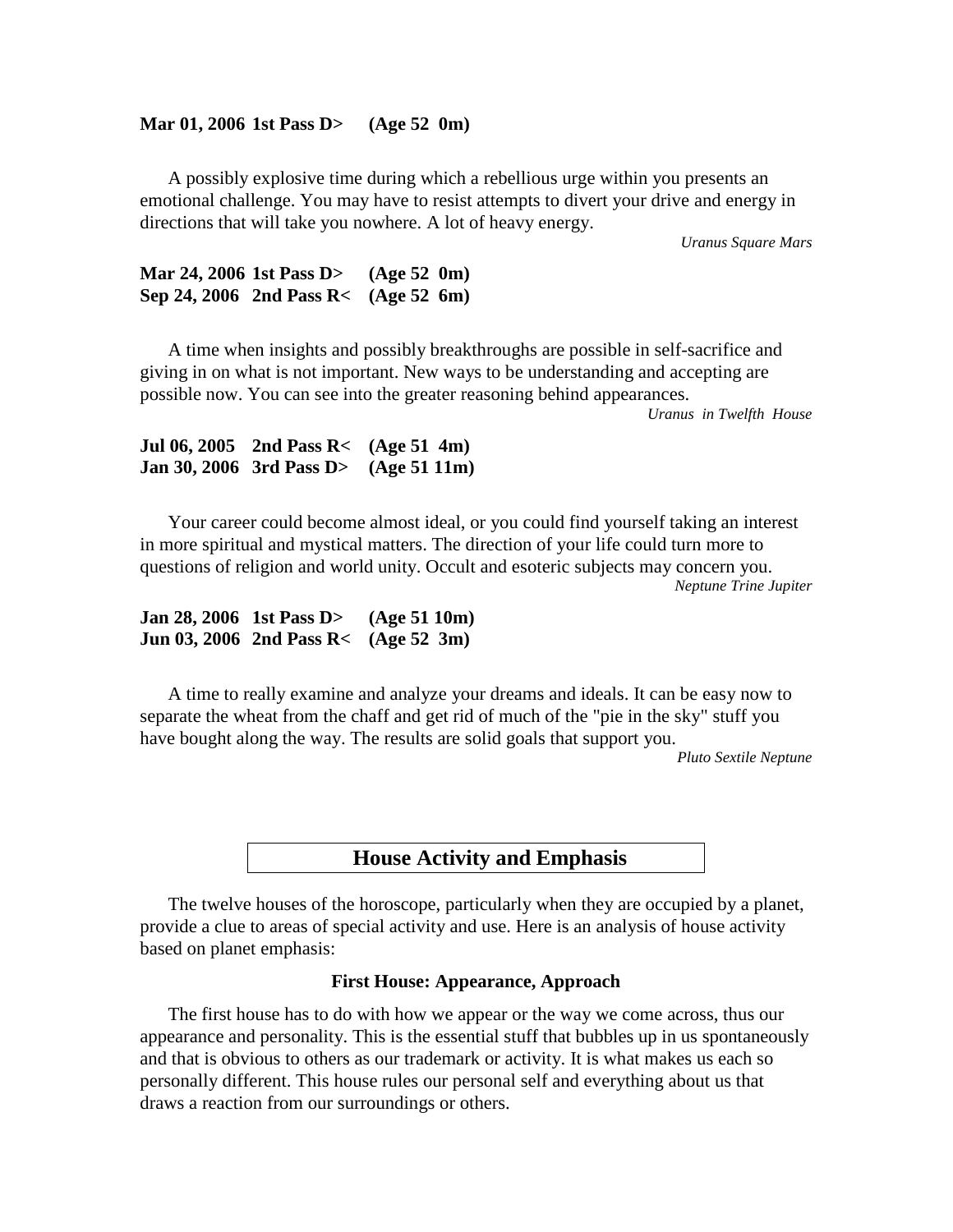Aries is the sign of the pioneer and leader. It is always impulsive, concentrated, and spontaneous. Act first and think about what you have done later. Rushing in where others fear to tread, the Aries energy is attention-getting. It always provokes a response from the surroundings, from others. There is something essential and instigative that starts or causes something else to happen -- a reaction or response.

#### *Aries*

## **Second House: Possessions, Reactions**

The second house is concerned with how we respond to or field whatever impulses or unique and personal qualities we manifest via our first house. This is how we hold or "have" things (possessions, material goods, money, and the like). The second house always refers to how we secure ourselves, the kind of response we get from life and those around us.

# Taurus manages to respond, possess, and "have" just about everything possible. This is a nurturing and fertile sign in that any seed or impulse is cradled, bringing forth growth and development. Taurus is the way we "have" things, how we possess and acquire things. There is something gentle, regular, steadfast, and determined about Taurus. Always accepting, mothering, providing a base for... a matrix or womb where growth takes place.

*Taurus*

*Second House*

Your career or life-path may depend on your talent for responding and making something out of ideas, insights... whatever is new and challenging. The business world may call for your ability to react and build on opportunities.

*Jupiter in Second House*

# **Third House: Inquiries, Communications**

The third house is concerned with explorations, investigations, and inquiry and research of all kinds. It also rules connections, communications, wires, tubes -- anything that we can get through with our body, mind, voice, letters, what-have-you. It is here that we explore and search for the limits of our life, whatever we are working with at the moment. A very mental house, concerned with finding, furthering, peering, and all manner of questioning. Traditionally rules short journeys, siblings.

*Third House*

Gemini is concerned with connections and communication of all kinds -- letters, wires, telephones, voice, thoughts, writing, and mental processes in general. Gemini is the gadfly, the communicator, the gossip of the zodiac. Searching conversations, scientific inquiry, research, and so on belong here. Gemini energy is unattached, independent, and inquisitive.

*Gemini*

## **Fourth House: Home, Family, Security**

The fourth house is where we send down roots, find our limits, and generally secure ourselves. It is the end of any searching we might have done in the third house. Here we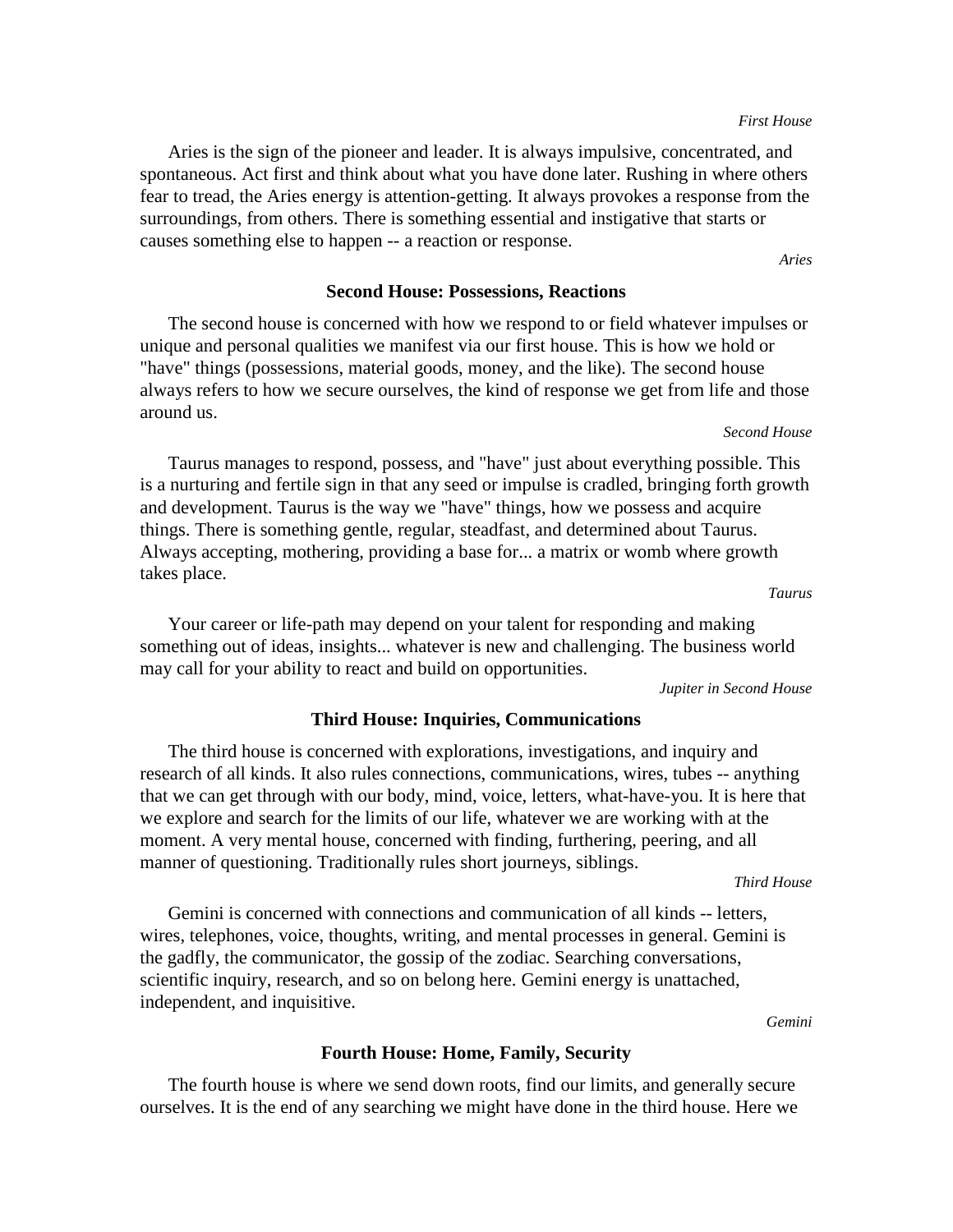find or end our search, settle down, and manage to get in possession of the whole situation. This is our home and the base from which we can work, feel, and experience. This is the root of our experience, the core or thick of it.

### *Fourth House*

Cancer is the mother of the zodiac, always making a home, protecting and providing for others. A sensitive sign where feelings and real experience count more than cold logic. It doesn't get any more physical and emotional than here. This sign has a sense of substance, a home base or foundation. Cancer energy is always limiting, bringing us down to Earth, grounding our every thought in experience, in substance.

*Cancer*

You are very independent when it comes to your own security and family. This could mean an unconventional-style home or furnishings, or a different approach to sentiment, nostalgia, and history.

*Uranus in Fourth House*

# **Fifth House: Expression, Creativity**

The fifth house has to do with awareness, emotion (to move out), and expression (to press out). Here there is always a growing sense of self-confidence and even a pride of ownership, since we begin to recognize and own our experience. We know that we have had or are having an experience. All forms of expression and offspring are connected to this house -- children, animals, creative expression, and so on. A sense of direction and ownership takes hold at this point in our experience.

#### *Fifth House*

Leo energy is expressive, emotive, and concerned with awareness and a sense of pride and ownership. Here is always a sense of home base or confidence from which the aggressive and outgoing Leo energy operates. Often very artistic, and always theatrical and expressive, this sign is good for creativity and the arts. Warm and big-hearted, this sign belongs to love of animals, sports, children.

*Leo*

You are very sensitive (even vulnerable) when it comes to expressing yourself, getting it out. Periods of intense creativity enable you to go through changes and inner growth. This creative intensity is good for music, poetry, art, and the like.

*Pluto in Fifth House*

## **Sixth House: Responsibility, Work, Health**

The sixth house has to do with salvaging and preserving what is good and healthy in our experience. Here we separate the wheat from the chaff. We begin to care for ourselves and our experience and thus health, nutrition. The idea here is that we are able to analyze our experience and have thoughts about what is pure and what is not. The sixth house is an attempt to save the heart of an experience, one that already by that attempt is beginning to pass or not cohere.

*Sixth House*

Virgo energy is analytical and precise, always separating what is worthwhile and worth supporting from that which is outmoded and of no further use. A mental sign,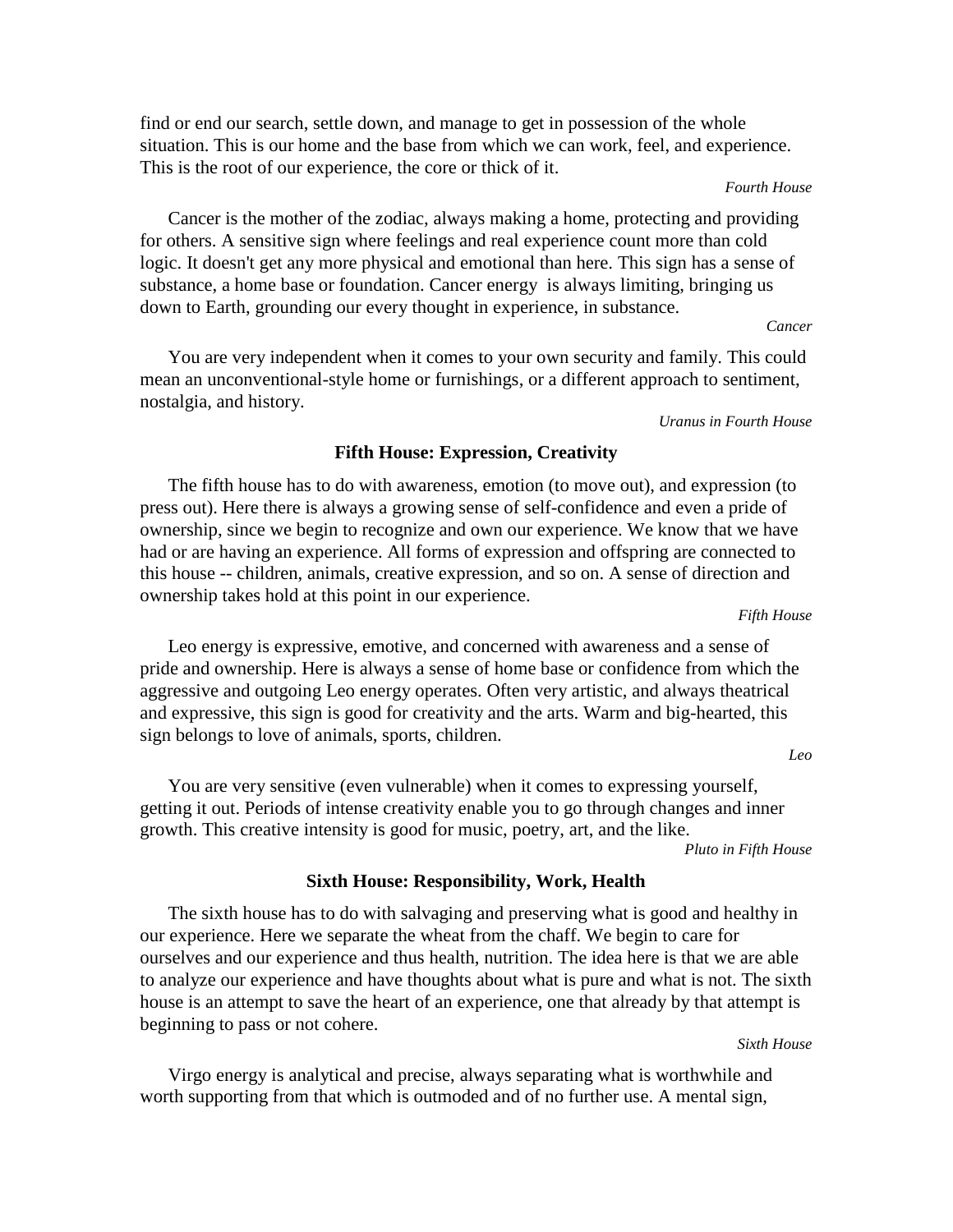where thinking and examining are in high focus. Also, a different kind of mother, here an endless caring and worrying (fussing) about just about everything. Always compassionate and responsive, Virgo energy is service-oriented above all, often thinking and caring more about what others are doing and thinking than for self.

*Virgo*

#### **Seventh House: Relationships, Other People**

The seventh house is the house of partnerships, relationships, social life, and all that carries us beyond our personal self into an awareness of other people, community, and the like. This includes spiritual awakening and the discovery that we are more than just our personality. Here we begin to respond to our personal needs (and those of others) for the first time. We can see what is going on and are committed to it; thus, marriage and yoga, or union, is indicated in this house.

### *Seventh House*

Libra energy is always facilitating and responsive, assuming the appropriate reaction or response to any question or statement. What is sometimes seen as two-faced is only Libra's facility at responding to each in kind. This is certainly the social sign, par excellence. Impersonal and impartial, this sign doles out only what is demanded, never overdoing things.

*Libra*

Relationships are so important to you that they could be a stumbling block at times. It may be difficult for you to be close, as you are very demanding of others. You are not satisfied with superficialities. You want a lasting marriage (union, yoga).

*Saturn in Seventh House*

You never forsake your ideals when it comes to relationships of any kind. Your imagination is at its best when you are being social or relating to others. You have a real vision of what marriage is all about.

*Neptune in Seventh House*

#### **Eighth House: Business Savvy, Elimination**

The eighth house, traditionally the house of death, is concerned with getting rid of excess parts of ourselves that we see we no longer need. Thus this house also covers initiation and any activities where we are transforming toward a more integral position, getting to the heart of things. The no-nonsense quality of the eighth house makes itgood for business ventures since here we are stripping away the dross to reveal the truth or essence of the subject.

*Eighth House*

Scorpio is the most famous sign. Intense, passionate, and very personal, Scorpio rushes past superficialities and right to the heart of any matter. A loyal friend but a fanatic foe, this sign does well in politics and all areas where someone who dares is rewarded. Often associated with sexual energy, perhaps due to its tendency to strip away veneer, laying bare anything that is there.

*Scorpio*

Not content with appearances, you are driven to reduce everything to the bare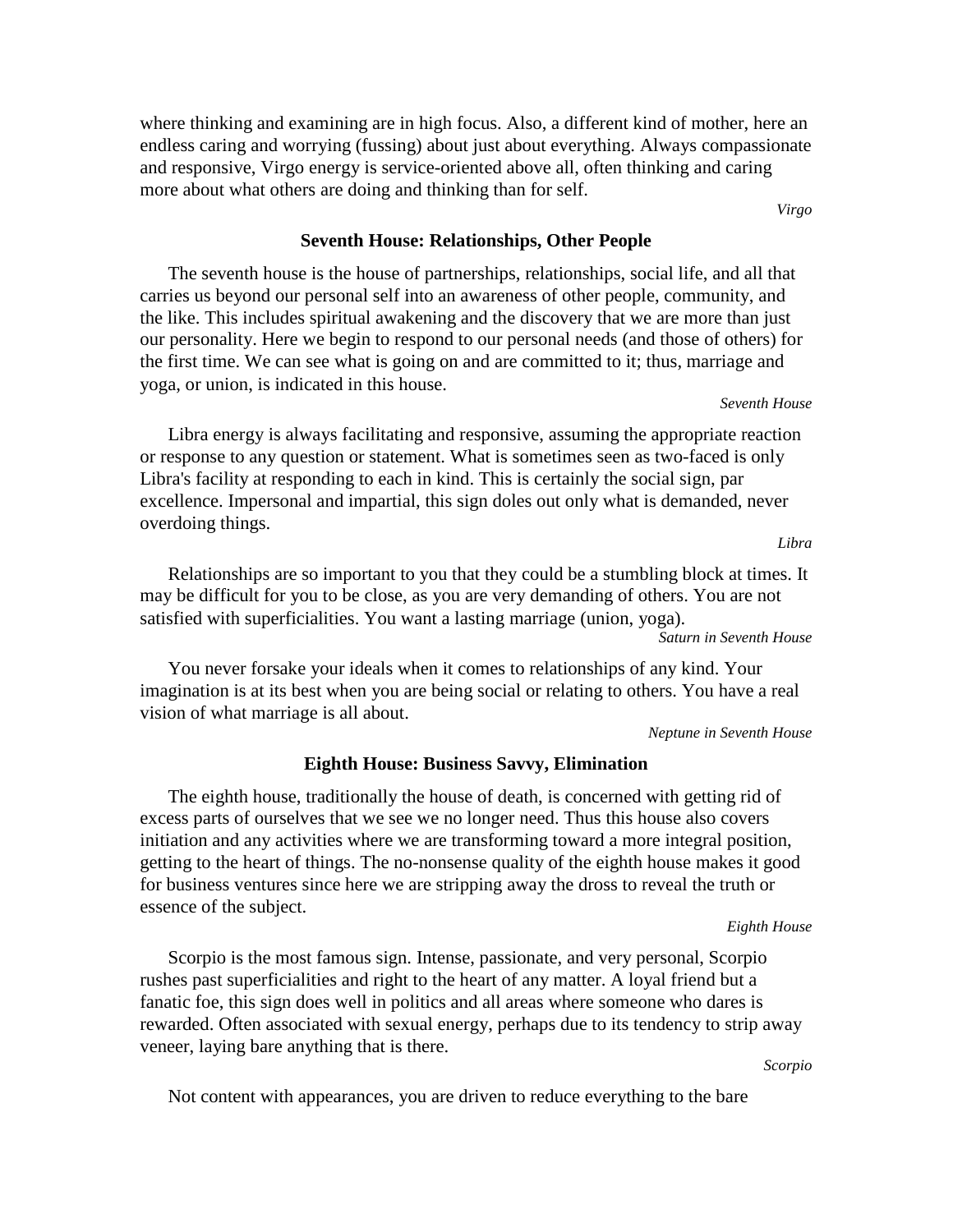essentials, the nitty-gritty. This compelling urge for integrity and contempt for the superficial may offend some.

*Mars in Eighth House*

# **Ninth House: Religions, Philosophy, Ideas**

The ninth house covers long journeys and religion (the longest journey of all). Here is what remains of the purification that takes place in the eighth house -- the seed, or essence, of an entire cycle of experience. Religion comes from a Latin word that means to bind back, and thus refers to all things that last or endure, such as the truth. Essential ideas, philosophy, and all that is the very heart of things belong here.

*Ninth House*

Sagittarius is nothing if not direct, candid, and to the point. Sometimes harsh, this energy always is concerned with the absolute truth of the subject at hand. Associated with philosophy, religion, and all things that last, Sagittarius energy is always welcome in politics as well as social and community endeavors, where its basic fairness and evenhandedness is helpful.

*Sagittarius*

## **Tenth House: Practical Vision, Vocation**

The 10th house is a house of practical vision and clairvoyance, for here we can see clearly what is. Reputation and career are often connected to this house, since the areas where we can see with greatest clarity are those we most often can put to use to make a living. In summary, this house is where we have real vision and can see to do and work. Planets transiting this house may provide moments of insight and clear-seeing as well. *Tenth House*

Capricorn is the business energy of the zodiac, for it is the very opposite of the emotional Cancer. Given to clear-headedness and practical insight and vision, this sign always takes a distanced perspective, a cool appraisal. Logical and painstaking, Capricorns love hard work and earned results. Money and things in general are very important.

#### *Capricorn*

You have a natural insight and understanding as to what the public wants. Your career gets all kinds of support from other people, and you feel at home making practical and management decisions. You look to your work for strength and encouragement. *Moon in Tenth House*

## **Eleventh House: Dreams & Visions, Community**

The 11th house has to do with putting our visions and dreams to work. We have been on the mountain and had a vision (10th house). Here we take our vows never to forget what we have seen and to work hard to make these dreams into reality. Thus this house has always been connected with altruistic and humanitarian goals and trying to set them in motion. It is the house of friends and community, because when we are powered by a real insight or vision we share with all -- irrespective of differences.

*Eleventh House*

Aquarius, the sign of humanitarian goals and altruism. Always impartial and